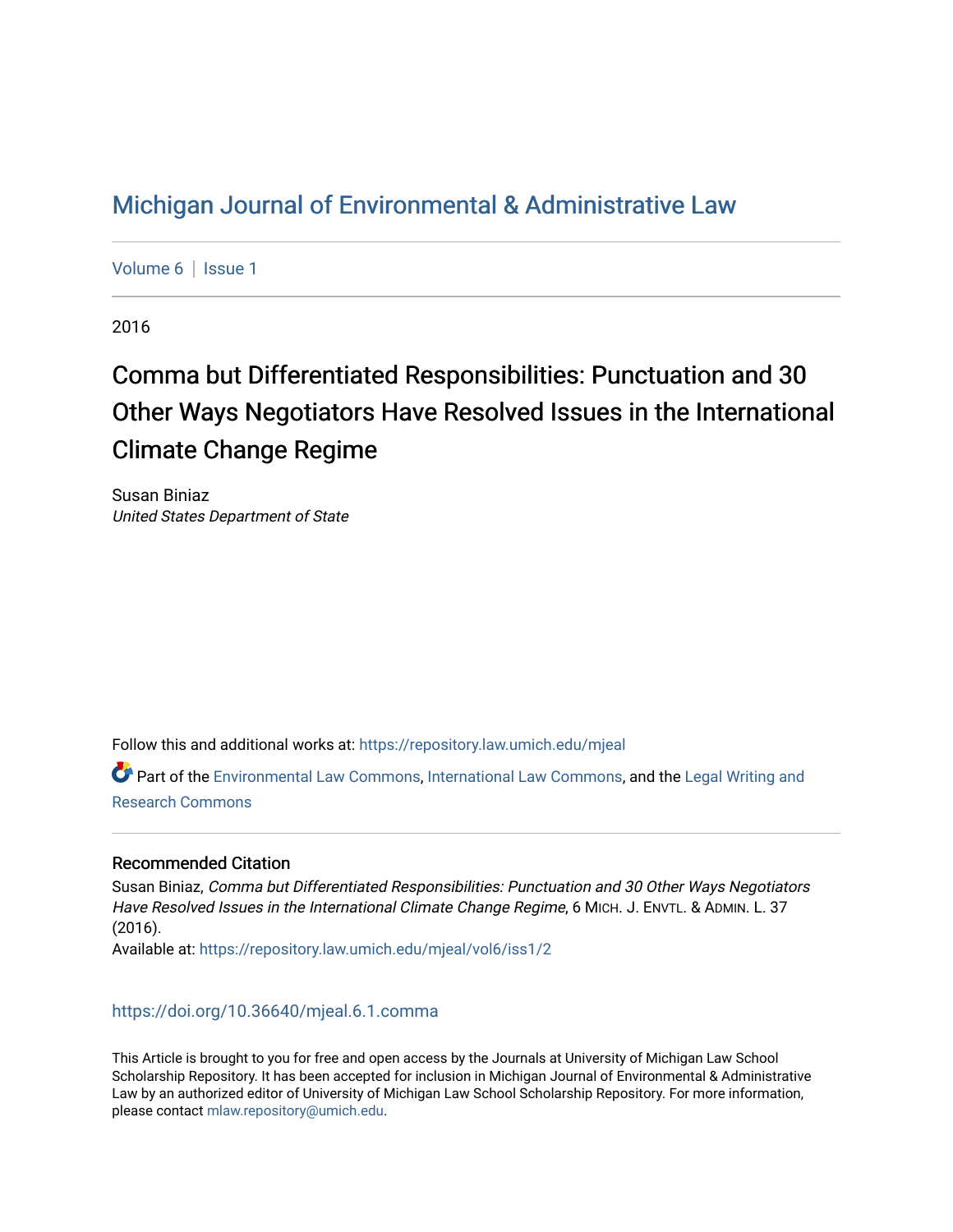## **COMMA BUT DIFFERENTIATED RESPONSIBILITIES: PUNCTUATION AND 30 OTHER WAYS NEGOTIATORS HAVE RESOLVED ISSUES IN THE INTERNATIONAL CLIMATE CHANGE REGIME**

## *Susan Biniaz\**

#### **ABSTRACT**

*International climate change negotiations have a long history of being contentious, and much has been written about the grand trade-offs that have allowed countries to reach agreement. Issues have often involved, for example, the level of ambition, differentiated treatment of Parties, and various forms of financial assistance to developing countries.*

*Lesser known are the smaller, largely language-based tools negotiators have used to resolve differences, sometimes finding a solution as subtle as a shift in the placement of a comma. These tools have operated in different ways. Some, such as deliberate imprecision or postponement, have "resolved" an issue by sidestepping it and allowing Parties to preserve their positions. Other tools have enabled resolution by "splitting the difference" between opposing views. Still others have involved optical fixes, flexibility, or non-prejudice that helped one or more Parties go along with a particular outcome.*

*This compendium of textual examples, presented in rough chronological order, is drawn from my personal involvement in international climate negotiations and is by no means exhaustive. The examples may be of interest to those who follow climate change in particular, as well as of potential use to those who work in other international fields.*

## TABLE OF CONTENTS

Susan Biniaz has been the lead climate change lawyer for the United States Department of State since 1989. The views expressed in this article are those of the author and are not necessarily those of the U.S. Department of State or any other department or agency of the U.S. Government. The author thanks current and former colleagues for their review and comments.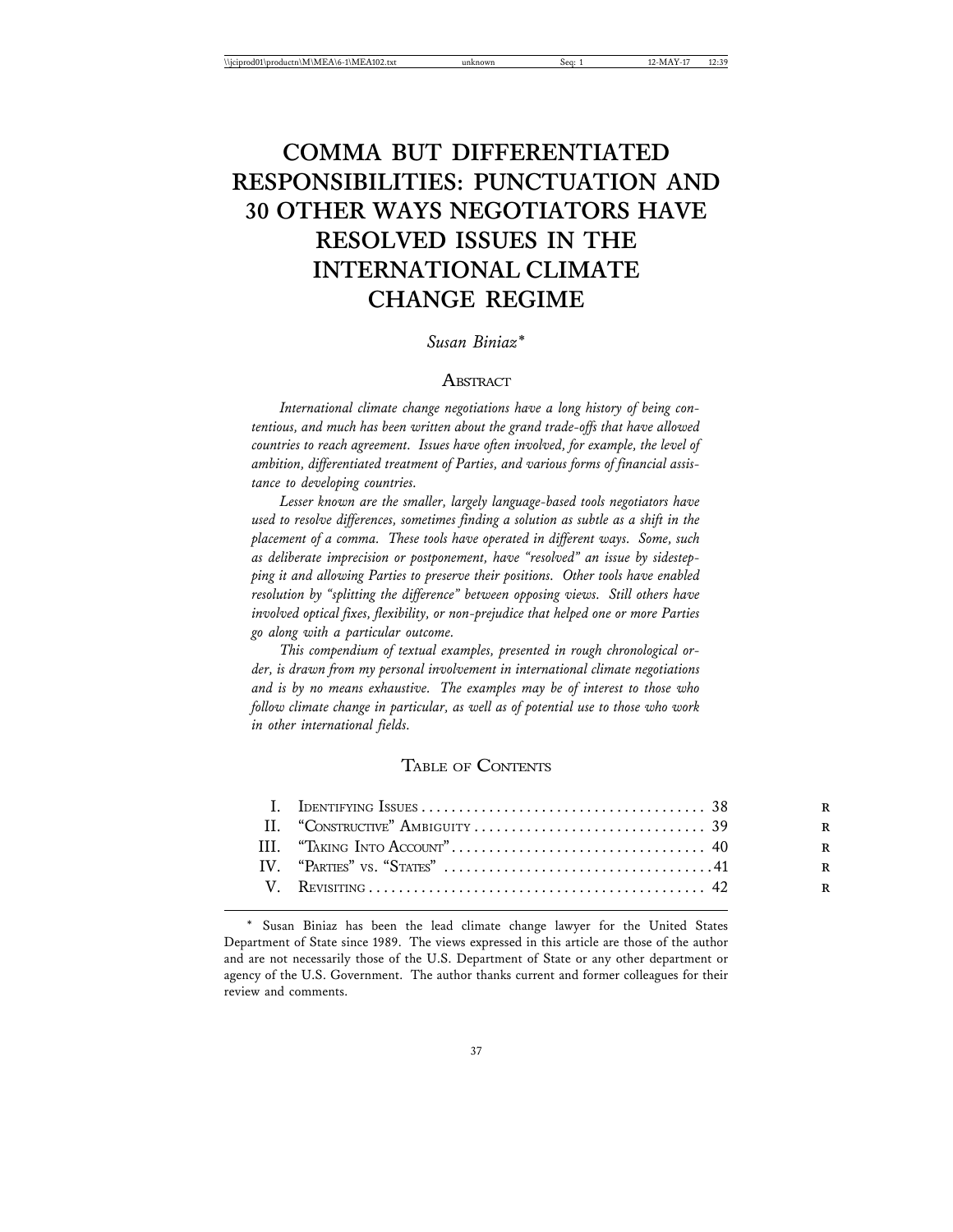| VI.         |                                                                                            |
|-------------|--------------------------------------------------------------------------------------------|
| VII.        |                                                                                            |
| VIII.       |                                                                                            |
| IX.         |                                                                                            |
| $X_{\cdot}$ | "INTER ALLA" $\dots\dots\dots\dots\dots\dots\dots\dots\dots\dots\dots\dots\dots\dots\dots$ |
| XI.         |                                                                                            |
| XII.        |                                                                                            |
| XIII.       |                                                                                            |
| XIV.        |                                                                                            |
| XV.         |                                                                                            |
| XVI.        |                                                                                            |
| XVII.       |                                                                                            |
| XVIII.      |                                                                                            |
| XIX.        |                                                                                            |
| XX.         |                                                                                            |
| XXI.        |                                                                                            |
| XXII.       |                                                                                            |
| XXIII.      |                                                                                            |
| XXIV.       |                                                                                            |
| XXV.        |                                                                                            |
| XXVI.       |                                                                                            |
| XXVII.      |                                                                                            |
| XXVIII.     |                                                                                            |
| XXIX.       |                                                                                            |
| XXX.        |                                                                                            |
| XXXI.       |                                                                                            |

## I. IDENTIFYING ISSUES

Climate change negotiations were controversial even before the formal negotiations began. The first task of the Intergovernmental Panel on Climate Change (IPCC) was to report on the science and impacts associated with climate change, as well as on potential response strategies. In its 1990 report, the IPCC included, among potential responses, the development of a framework convention on climate change and the "possible elements" of such a convention.<sup>1</sup>

Participants were unable to agree on the elements, both because they had substantive disagreements and because they did not want to prejudice

<sup>1.</sup> *See* Intergovernmental Panel on Climate Change, *Climate Change: IPCC Response Stategies*, ¶ 261–62 (1990), http://www.ipcc.ch/ipccreports/far/wg\_III/ipcc\_far\_wg\_III\_full \_report.pdf.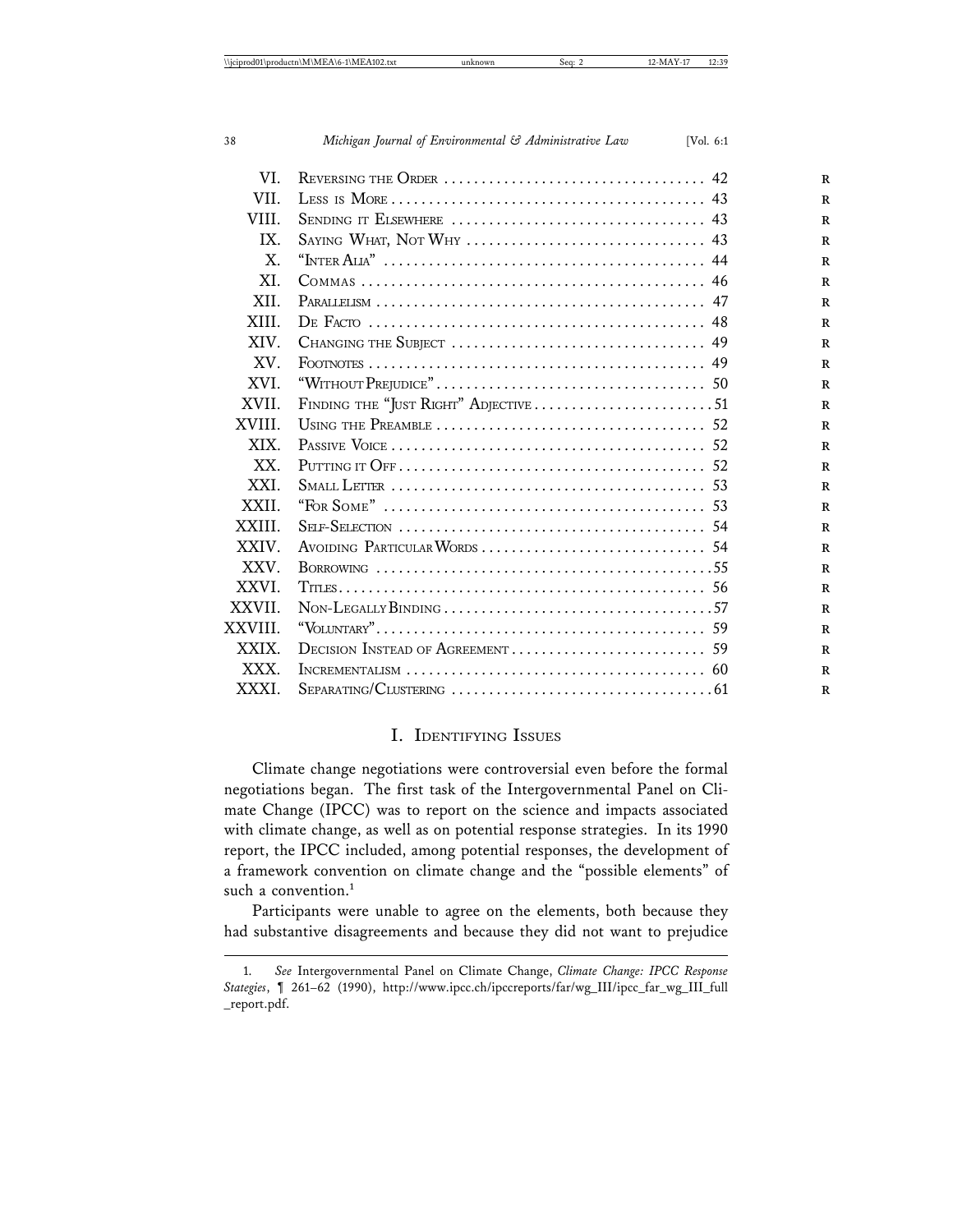their respective countries' positions during a future negotiation of such a convention. The solution was to frame the elements as a set of issues.

The issues were not agreed, but rather represented more of a collection of proposed issues. Nevertheless, many were helpfully specific, such as "in view of the interrelationship among all greenhouse gases, their sources and sinks, should they be treated collectively?" They were also well-organized, divided into sections called "preamble," "general obligations," "institutions," "research, systematic observations, and analysis," "information exchange and reporting," "development and transfer of technology," "settlement of disputes," "other provisions," and "annexes and protocols." As a result, the IPCC's identification of issues, while disappointing at the time, proved to be an excellent resource for negotiators when the time came to develop an actual framework convention.

#### II. "CONSTRUCTIVE" AMBIGUITY

It may seem counterintuitive to the outside world that negotiators would ever deliberately draft a formulation that admits of two different interpretations. After all, they should in theory aim for clarity, particularly when preparing legal instruments. However, clarity is not always an option, and the alternative to ambiguity may be failure to reach agreement. In some cases, negotiators may consider no agreement preferable to the risks inherent in perpetuating opposing interpretations. In those cases where ambiguity is preferable, though, its use is considered "constructive."

One of the first examples of constructive ambiguity in the climate negotiations was the way in which countries tackled an issue that arose at the very end of the negotiation of the 1992 UN Framework Convention on Climate Change (the "Convention"). Negotiators had already agreed that the Convention would contain a list of Parties with certain heightened responsibilities, including more detailed reporting. The "Annex I" list would include the members of the OECD at that time, plus the former Soviet bloc. The outstanding issue was how to *characterize* the Annex I Parties in the Convention provisions that referred to them:

- For many countries, it would have been acceptable, even desirable, to simply say "The Parties listed in Annex I . . . ," without further characterization.
- For others, it was important to describe the Annex I Parties as "developed country Parties." However, Russia would not agree to characterize itself as a "developed country."

The fact that the "European Economic Community" (which was not a "country") was on the list provided the solution. Negotiators hit upon the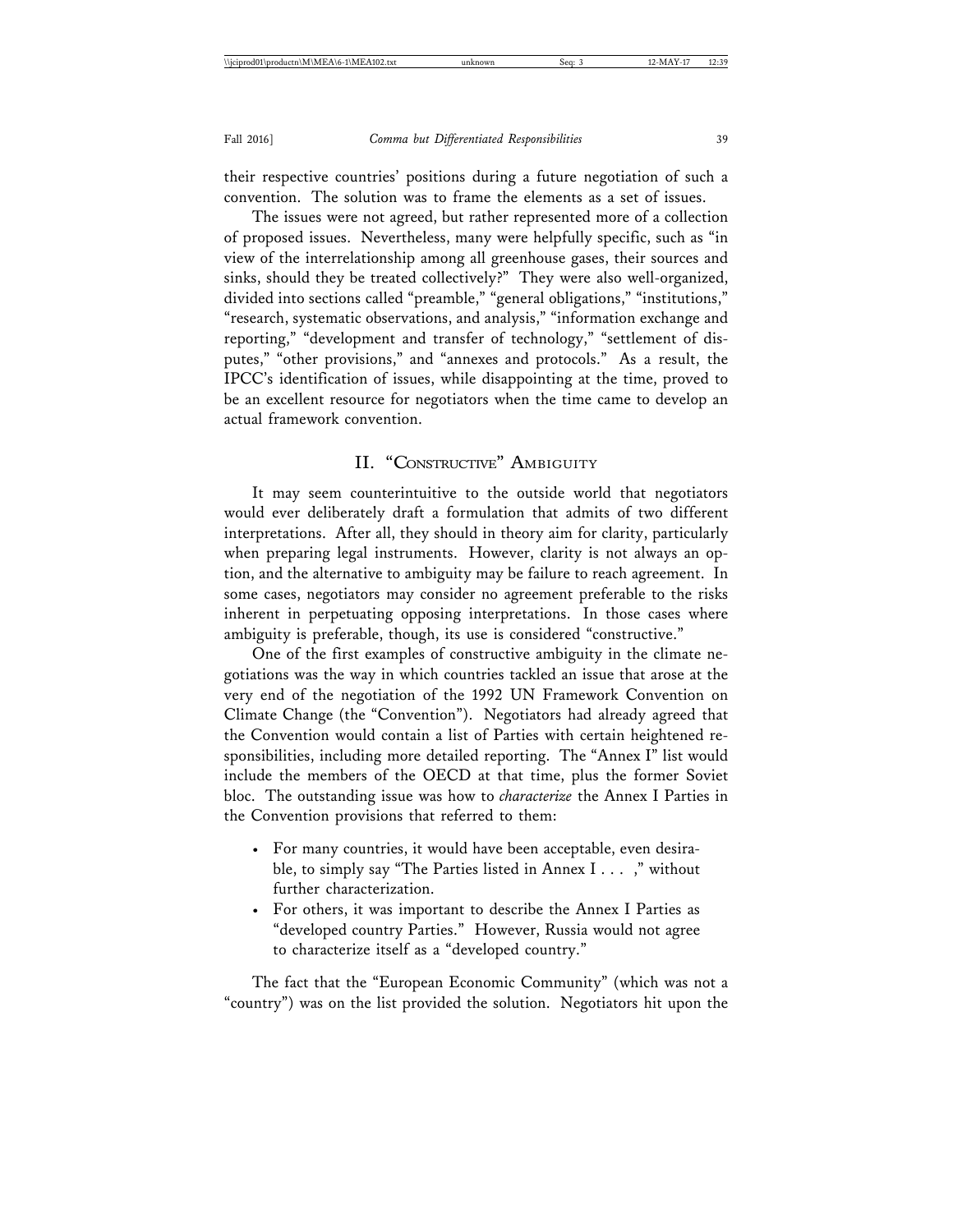formulation "the developed country Parties and other Parties included in Annex I."2 Russia would be able to consider itself within the group of "other Parties," while others would be able to say that Russia was a "developed country" and that "other Parties" was included only for the purposes of describing the non-country European Economic Community.

The Convention negotiators also used constructive ambiguity when addressing the principle of "common but differentiated responsibilities and respective capabilities" (CBDR/RC). To followers of the climate regime, it will not come as a surprise that the CBDR/RC principle, which has been one of the most contentious aspects of the regime since its inception, was the subject of disagreement when originally negotiated. Negotiators had already agreed that "developed countries should take the lead" and that this concept should follow the sentence setting out the CBDR/RC principle, but they did not agree on whether developed countries were to take the lead because of their "responsibilities," "capabilities," or both. The drafting solution was to begin the sentence with "Accordingly."3 A Party could then interpret the basis for the developed countries' leading role on whichever aspect of the previous sentence it deemed appropriate.

#### III. "TAKING INTO ACCOUNT"

Negotiators have frequently made a commitment acceptable by tacking on the phrase "taking into account." The phrase has provided Parties with flexibility in implementing a commitment and/or built in an implicit sense of differentiation, particularly where it might have otherwise appeared that all Parties were expected to take the same kind of action.

Article 4 of the Convention (the "commitments" article) contains two significant examples:

- Article 4.1, which applies to all Parties, includes in its chapeau the very broad phrase "taking into account their common but differentiated responsibilities and their specific national and regional development priorities, objectives and circumstances."<sup>4</sup> The phrase acts as an overlay with respect to all of the topics and subparagraphs that follow.
- Article 4.2, which addresses the mitigation policies and measures of Annex I Parties only, contains an even more extensive

<sup>2.</sup> United Nations Framework Convention on Climate Change art. 4.2, *opened for signature* June 4, 1992, S. Treaty Doc No. 102-38, 1771 U.N.T.S. 107 [hereinafter UNFCCC], https://unfccc.int/resource/docs/convkp/conveng.pdf.

<sup>3.</sup> *Id.* art. 3.1.

<sup>4.</sup> *Id.* art. 4.1.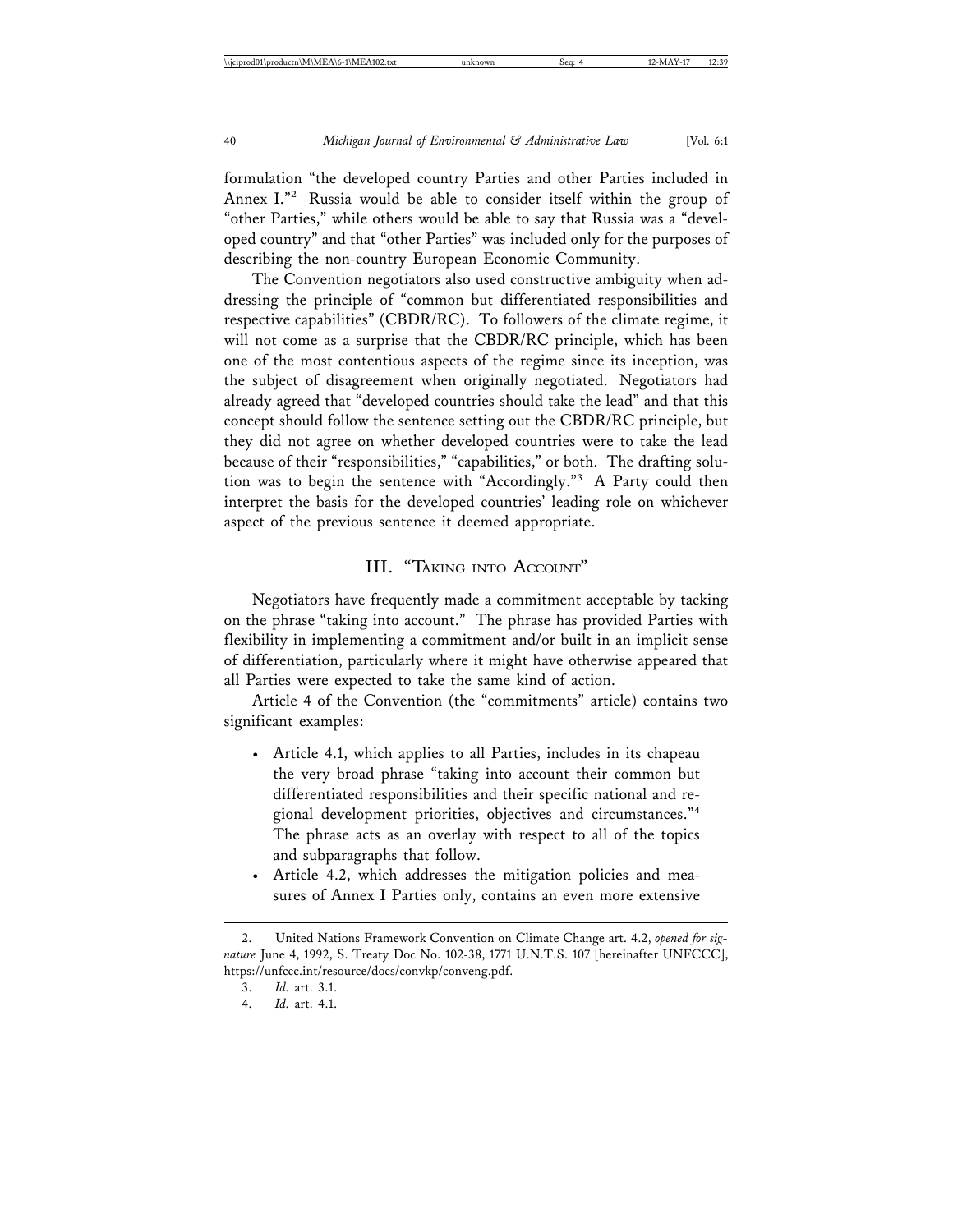"taking into account" proviso: "taking into account the differences in these Parties' starting points and approaches, economic structures and resource bases, the need to maintain strong and sustainable economic growth, available technologies and other individual circumstances, as well as the need for equitable and appropriate contributions by each of these Parties to the global effort regarding that objective."<sup>5</sup> Given the wide range of situations among the Annex I Parties, it was important to many countries to flag their differences.

The phrase has also been used as part of an instruction to Parties for future work. For example, one of the controversial issues during the negotiation of the Kyoto Protocol was how the removal of greenhouse gases from the atmosphere by "sinks" would be counted against a Party's emissions of greenhouse gases. The Protocol's directive to the first meeting of the Kyoto Parties reflected the controversial and complex nature of the issue; it asked the Parties to determine the accounting rules, "taking into account uncertainties, transparency in reporting, verifiability, the methodological work of the Intergovernmental Panel on Climate Change, the advice provided by the Subsidiary Body for Scientific and Technological Advice in accordance with Article 5 and the decisions of the Conference of the Parties."<sup>6</sup>

## IV. "PARTIES" VS. "STATES"

The Convention's article on "principles" was controversial on multiple grounds, including whether there should even be such an article. Some countries were concerned that, were it included, it might be viewed as reflecting an intention to codify customary international law or to be broadly applicable to all countries, even those that did not end up joining the Convention. One bridging device between those favoring an article and those concerned about it was to change the original subject of the provisions from "States" to "Parties," thereby clarifying that the provisions were not intended to reflect customary international law or be generally applicable to non-Party States.<sup>7</sup>

<sup>5.</sup> *Id.* art. 4.2(a).

<sup>6.</sup> Kyoto Protocol to the United Nations Framework Convention on Climate Change art. 3.4, Dec. 11, 1997, 2303 U.N.T.S. 148 [hereinafter Kyoto Protocol], https://unfccc.int/ resource/docs/convkp/kpeng.pdf; *see also id.* art. 10.

<sup>7.</sup> *See* UNFCCC, *supra* note 2, art. 3. **R**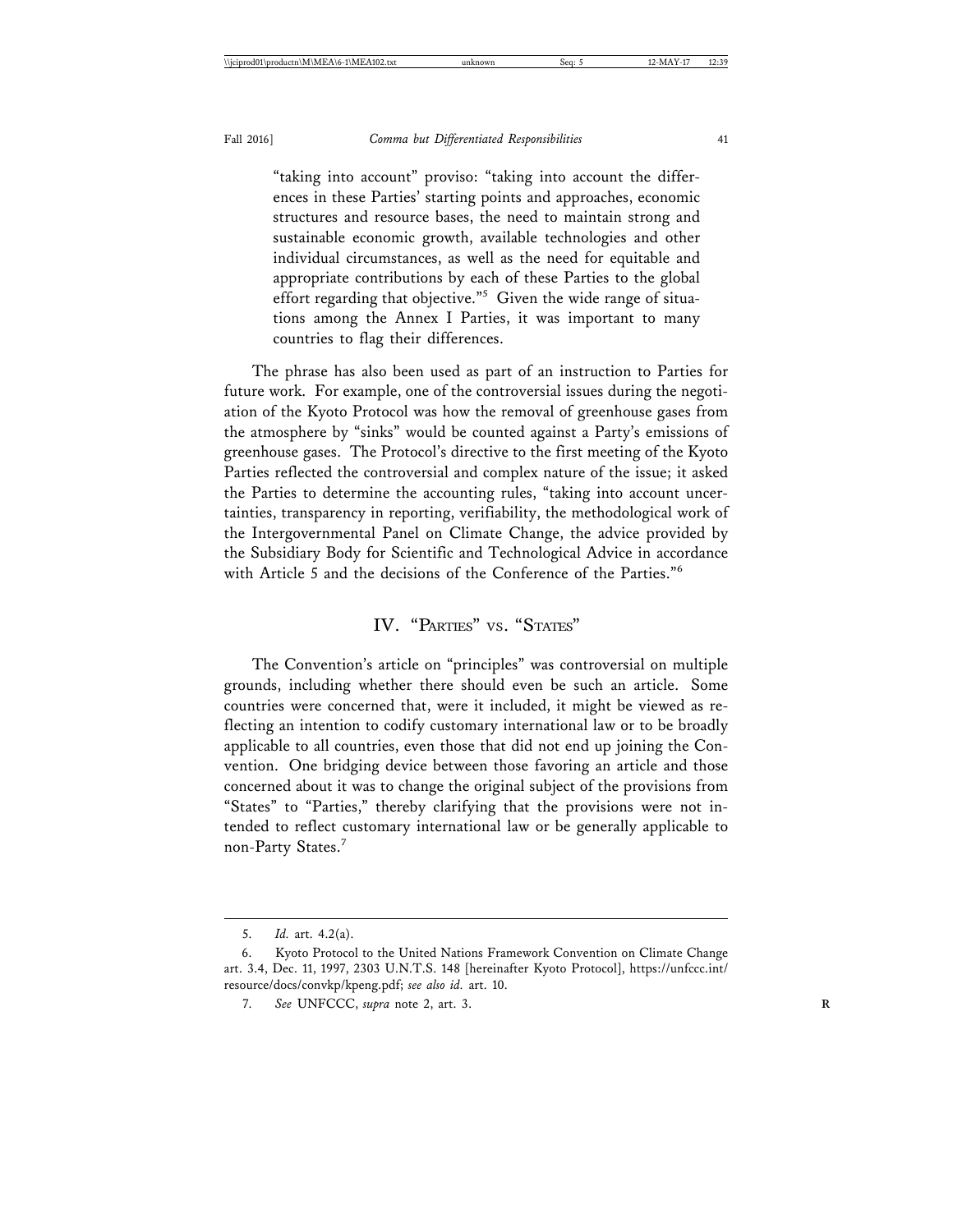## V. REVISITING

Another means of resolving issues has been to allow one point of view to prevail for the moment, but to provide for the issue in question to be revisited.

For example, a major issue during the negotiation of the Convention was whether it should contain a legally binding emissions target for Annex I Parties. The compromise was to make the year 2000 emissions "aim" nonlegally binding, but to direct the first meeting of the Parties to the Convention (the so-called "Conference of the Parties" or "COP") to review the "adequacy" of the relevant provisions.<sup>8</sup>

The Copenhagen Accord, for example, reflects an intention to revisit the global temperature goal. Most Parties supported the inclusion of a goal expressed as holding the increase in global temperature below 2 degrees Celsius, while some fought hard to make the goal 1.5 degrees Celsius. The Accord adopts the former view but calls for a subsequent assessment of the implementation of the Accord, which would include "consideration of strengthening the long-term goal referencing various matters presented by the science, including in relation to temperature rises of 1.5 degrees Celsius."9

#### VI. REVERSING THE ORDER

Sometimes a disagreement has been resolved by changing the emphasis. For example, during the negotiation of the Kyoto Protocol, delegates hotly debated whether (and, if so, to what extent) Parties would be permitted to use allowances from international emissions trading to help meet their emissions targets. Some considered the inclusion of an article allowing trading to be absolutely essential, while others either opposed it entirely or could support it only if trading were subject to heavy regulation under the Protocol. Several drafts of the article had begun with "authorizing" language (making clear that Parties were free to engage in trading), before referring to any rules that might limit such trading. In order to gain wide acceptance, though, the final text switched the order of the two ideas. It provided: "The Conference of the Parties shall define the relevant princi-

Id. art. 4.2(d). Although the first meeting of the Parties did end up finding the provisions inadequate and called for the negotiation of a new instrument, it was not until their second meeting that most Parties expressed the view that the next set of targets—which became Kyoto Protocol targets—should be legally binding. *See* UNFCCC Conference of the Parties, FCCC/CP/1996/15/Add.1, Annex, ¶ 8, The Geneva Ministerial Declaration (1996).

<sup>9.</sup> *See* UNFCCC Conference of the Parties Dec. 2/CP.15, ¶¶ 2, 12, Copenhagen Accord (2009) [hereinafter Copenhagen Accord], http://unfccc.int/resource/docs/2009/cop15/ eng/11a01.pdf.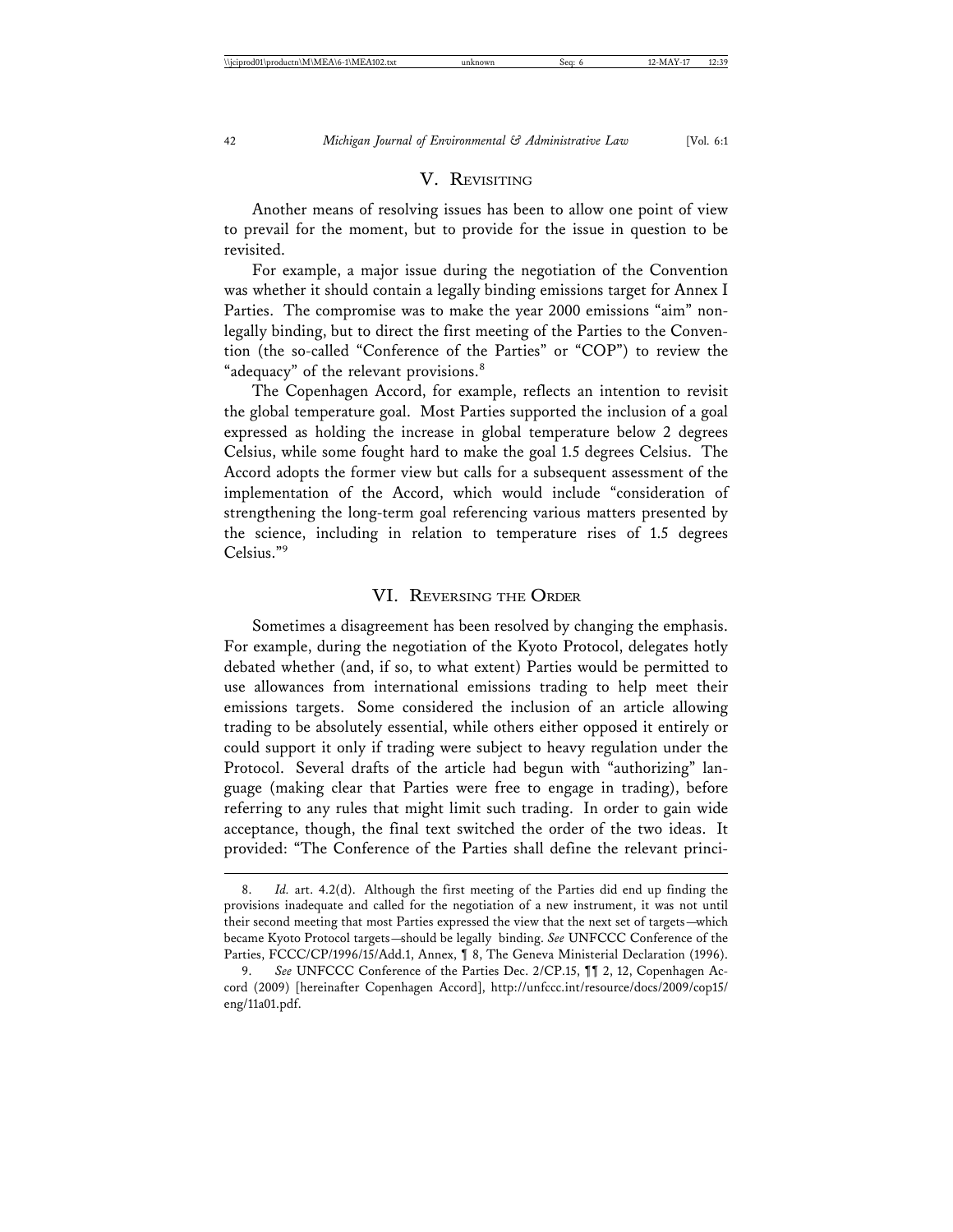ples, modalities, rules and guidelines, in particular for verification, reporting and accountability for emissions trading. The Parties included in Annex I may participate in emissions trading for the purposes of fulfilling their commitments under Article 3."<sup>10</sup>

Beginning with the potential constraints on emissions trading (i.e., defining the applicable "principles, modalities, rules and guidelines") and only then setting out the authorizing language (i.e., the Parties "may participate in emissions trading"), provided a balance that was palatable for both sides.

#### VII. LESS IS MORE

Negotiators have often been amenable to having their proposals deleted, provided the proposals of others were also deleted (an approach sometimes jokingly referred to as "mutually assured deletions"). The draft preamble to the Kyoto Protocol, for example, contained a long list of suggested elements, many of which were contradictory. The solution was to delete almost all of them, leaving only a handful of references to the Convention and the mandate for the negotiations.<sup>11</sup>

#### VIII. SENDING IT ELSEWHERE

Sometimes the solution to a disagreement has been to request another body or organization to address it. For example, the Parties to the Convention had been unable to agree on how to attribute, as among them, the emissions from bunker fuels used in international transport. During the negotiation of the Kyoto Protocol, rather than seek to resolve the issue, negotiators decided to send to the International Civil Aviation Organization and the International Maritime Organization, respectively, the homework of addressing greenhouse gas emissions from aviation and marine bunker fuels.<sup>12</sup>

## IX. SAYING WHAT, NOT WHY

Negotiators have on occasion resolved an issue by focusing solely on which Parties agree to do what—and omitting the underlying rationale for those actions.

During the negotiation of the Convention, there was a push from some developing countries to spell out *why* so-called "Annex II" Parties (consisting of the Annex I Parties minus the former Soviet Republics and Eastern European countries) were committing to provide certain financial support

<sup>10.</sup> Kyoto Protocol, *supra* note 6, art. 17.

<sup>11.</sup> *Id.* pmbl.

<sup>12.</sup> *Id.* art. 2.2.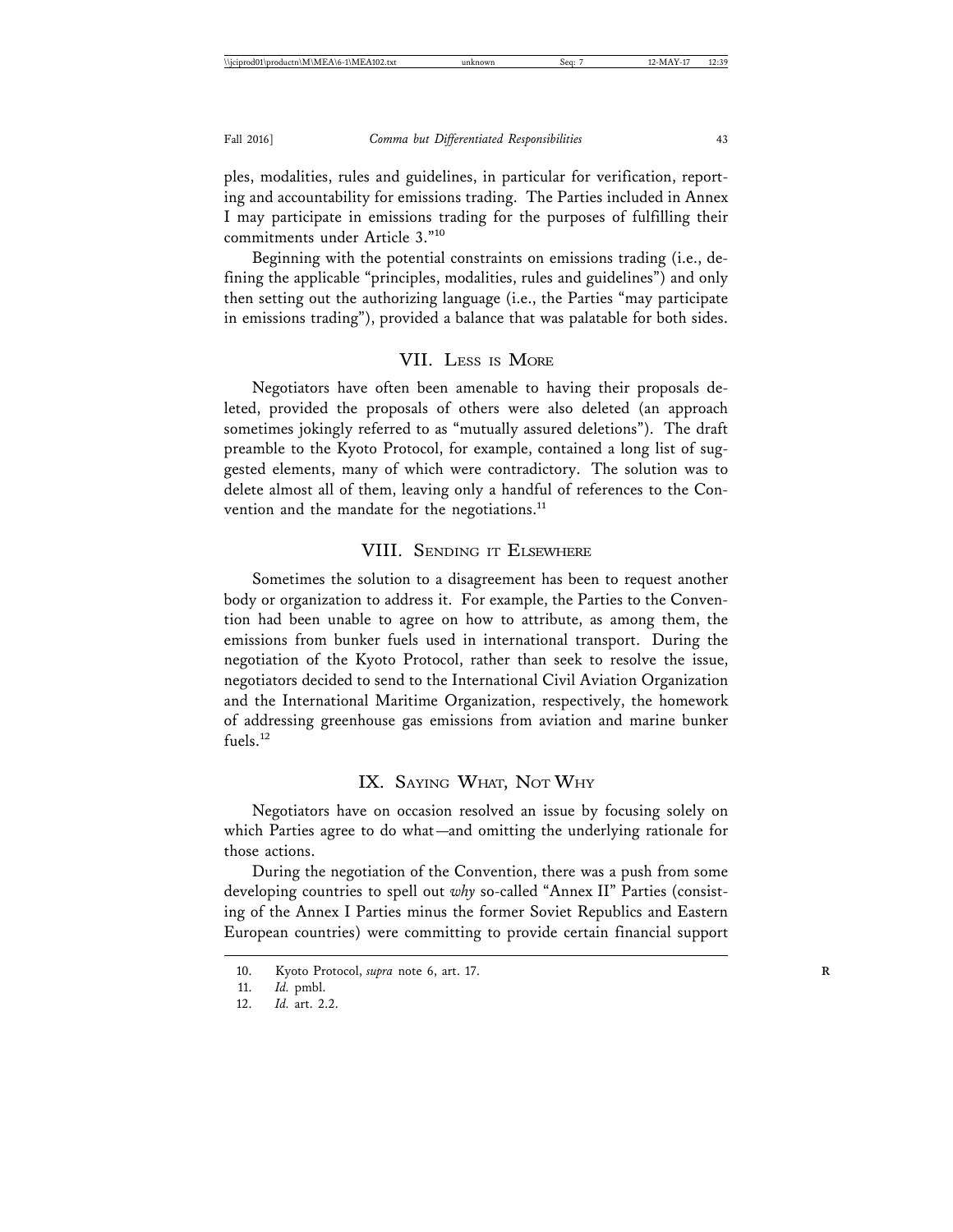to developing countries. They thought it was important to make clear that this commitment flowed from the "historical responsibility" of such countries for emitting greenhouse gases. Annex II Parties, on the other hand, considered that they were agreeing to pay for certain developing country actions because they had the capacity to do so. In fact, they rejected the notion of "historical responsibility." The solution was to simply state the facts—X Parties agree to do Y—without any reasons attached. If certain Parties chose to go home and explain the provision in a particular way, they could do so, but without textual back-up.<sup>13</sup>

As another example, the Kyoto Protocol's compliance regime was designed to have two branches: a facilitative branch and an enforcement branch.14 Everyone agreed that the facilitative branch would apply to all Parties and that the enforcement branch would apply only to Annex I Parties. Negotiators strongly disagreed, however, on why this was the case. Some developing countries took the position that, as a matter of principle, only Annex I Parties could be subjected to a stringent compliance review. Annex I Parties, on the other hand, considered that it was appropriate for them to be reviewed by an enforcement branch because:

- their commitments involved quantitative targets, the achievement of which could be objectively assessed—while the qualitative commitments of developing countries could not; and
- given that Annex I targets could be met through the use of emissions trading, an enforcement regime was important for the environmental integrity of the system (e.g., to ensure that Parties were not selling allowances if they were exceeding their targets).

The compliance regime left the reasons for the two-track system unstated, leaving Parties free to explain it in their own ways.<sup>15</sup>

## X. "INTER ALIA"

The phrase "*inter alia*" has been inserted in several cases when there was no agreement to include a particular proposal in a listing and the proponent(s) would not agree to an exhaustive list:

<sup>13.</sup> *See, e.g.*, UNFCCC, *supra* note 2, art. 4.3. **R**

<sup>14.</sup> *See* UNFCCC Conference of the Parties Dec. 27/CMP.1, Annex, arts. IV–V, Procedures and Mechanisms Relating to Compliance Under the Kyoto Protocol (2006), http:// unfccc.int/resource/docs/2005/cmp1/eng/08a03.pdf.

<sup>15.</sup> *See id.*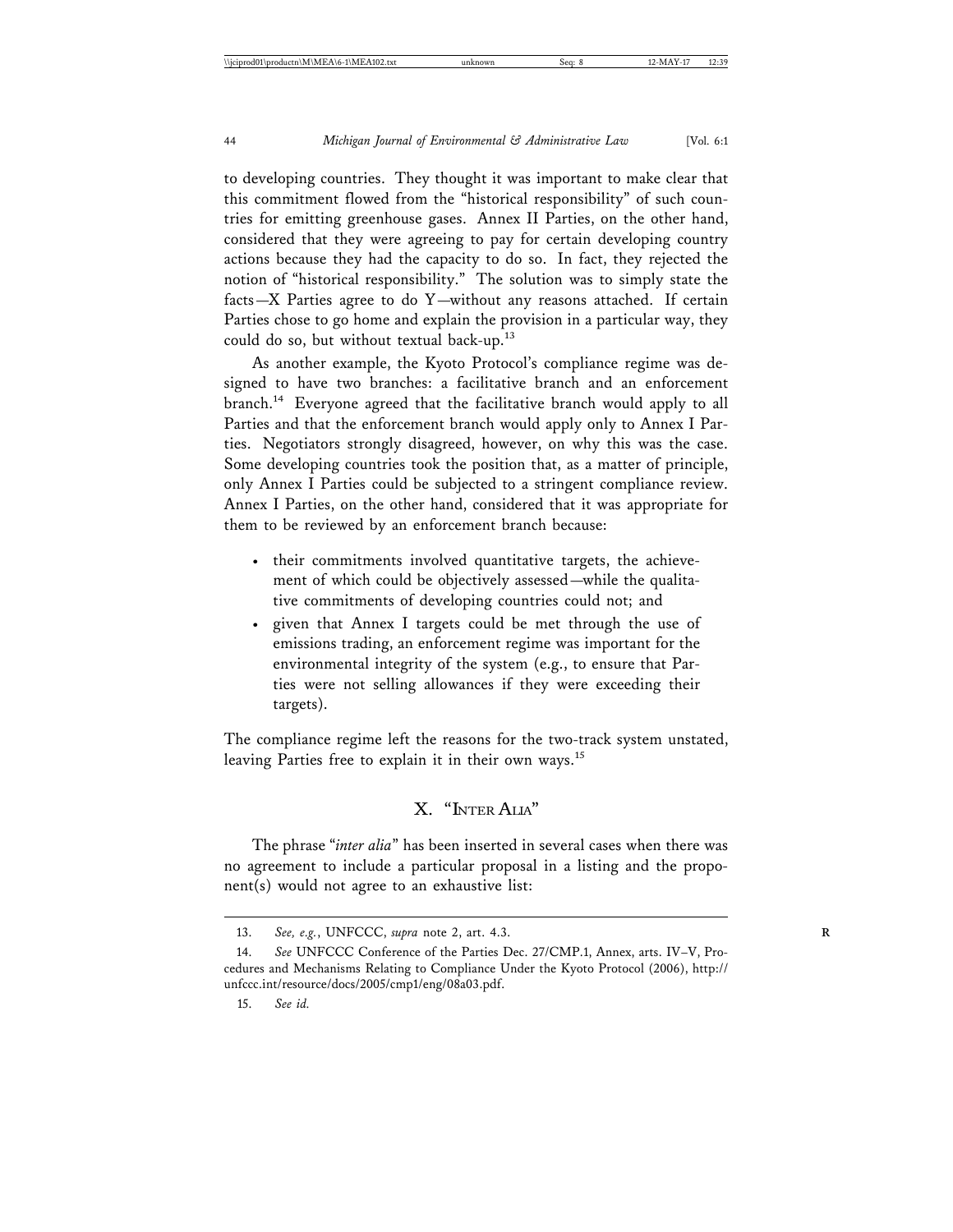- During the negotiation of the "principles" article of the Convention, negotiators could not agree on the proposed inclusion of a principle related to science. In exchange, "*inter alia*" was added to the chapeau, making clear that the list of principles was an open one.<sup>16</sup>
- The "Berlin Mandate," the product of the first meeting of the Conference of the Parties, was to set out the negotiating instructions for the instrument that became the Kyoto Protocol. A sticking point was whether to include in the list of objectives a specific reference to international market mechanisms, such as emissions trading. The solution was to add "inter alia" to the chapeau, making the list non-exhaustive and precluding the potential argument during the negotiating process that ideas not on the list could not be raised.<sup>17</sup>
- In a related vein, negotiators of the 2011 "Durban Platform," which laid out the instructions for what became the Paris Agreement, could not agree on a closed list of topics for the negotiations and therefore provided that the negotiating group was to plan its work "including, inter alia, on mitigation, adaptation, finance," etc.<sup>18</sup>
- At the 2014 Conference of the Parties in Lima, negotiators were charged with developing a list of the types of information that Parties might submit along with their emissions targets in order to promote clarity. Certain proposals were opposed, including one related to whether a Party expected to use market mechanisms, such as international emissions trading, to help achieve its target. Because the provision was phrased permissively (i.e., Parties "may" include such information), there was some concern that it might be read to mean that Parties could *not* submit types of clarifying information that did not appear on the list.<sup>19</sup>

<sup>16.</sup> *See* UNFCCC, *supra* note 2, art. 3. **R**

<sup>17.</sup> *See* UNFCCC Conference of Parties Dec. 1/CP.1, ¶ 1, The Berlin Mandate: Review of the Adequacy of Article 4, Paragraph 2 (a) and (b), of the Convention, Including Proposals Related to a Protocol and Decisions on Follow-Up (1995), https://unfccc.int/resource/docs/cop1/07a01.pdf.

<sup>18.</sup> *See* UNFCCC Conference of Parties Dec. 1/CP.17, ¶ 5, Establishment of an Ad Hoc Working Group on the Durban Platform for Enhanced Action (2011) [hereinafter Durban Platform], http://unfccc.int/resource/docs/2011/cop17/eng/09a01.pdf.

<sup>19.</sup> *See* UNFCCC Conference of Parties Dec. 1/CP.20, ¶ 14, Lima Call for Climate Action (2014) [hereinafter Lima Conference of the Parties], http://unfccc.int/resource/docs/ 2014/cop20/eng/10a01.pdf.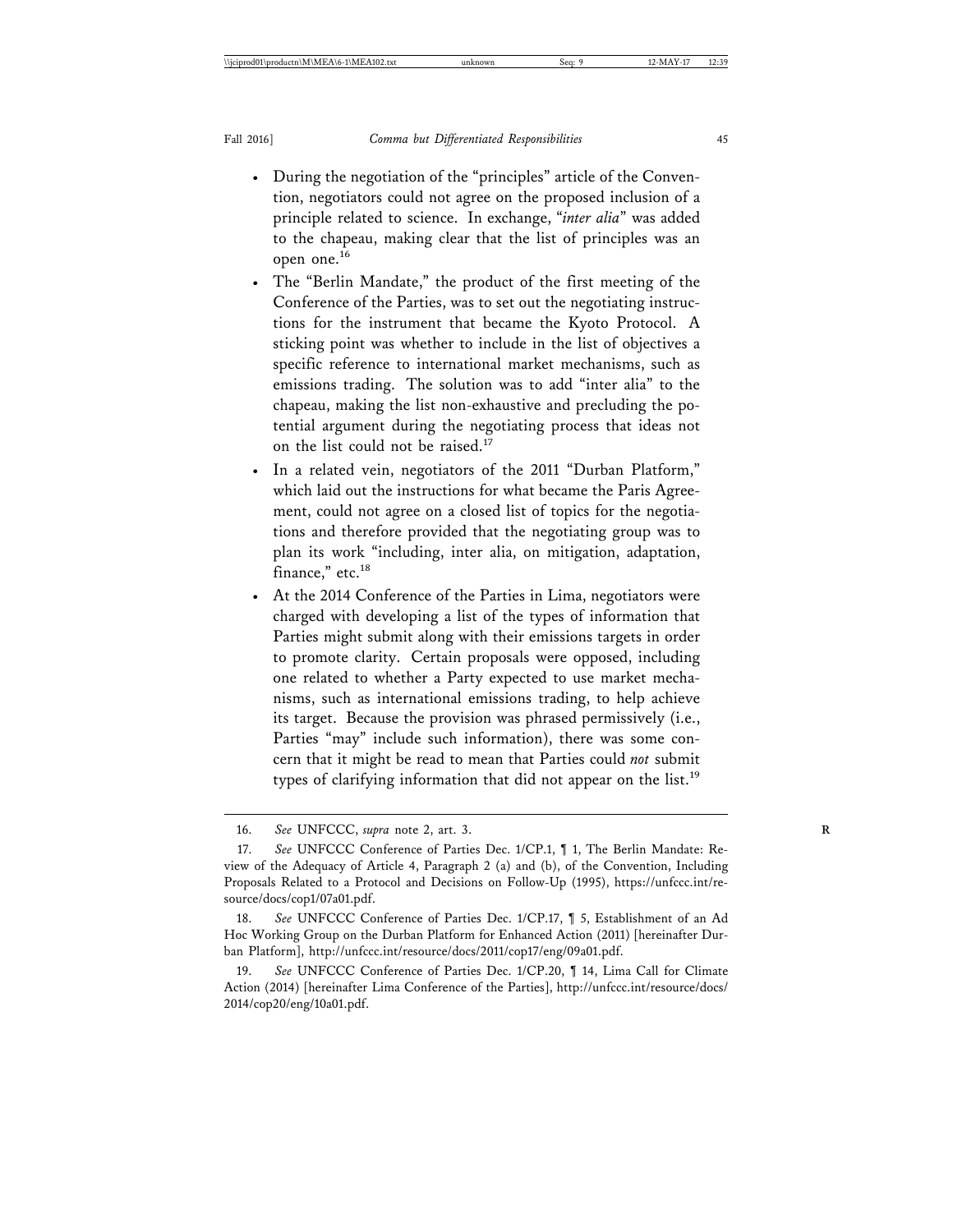The inclusion of "inter alia" made clear that that was not the case.

The English relative of "inter alia"—"including but not limited to"—has also been used liberally to resolve disagreements over listings. A recent example related to the Paris Agreement's call for the Parties to review their progress every five years (the so-called "global stocktake").<sup>20</sup> The question was what types of information the Parties would consider as part of the global stocktake. The negotiators created a non-exhaustive list of such "sources of input" through an "including, but not limited to" clause.<sup>21</sup>

#### XI. COMMAS

The comma, the most surgical of all drafting devices, has played an active role in climate negotiations.

An early example is from the negotiation of the Convention, specifically concerning the reference to sustainable development. During the drafting of what became the article on "principles," some countries advocated the inclusion of a "right to sustainable development." Other countries did not recognize such a right. The originally proposed sentence provided that the Parties "have a right to, and should promote, sustainable development." By moving the comma to sit in front of the word "promote," instead of after, negotiators were able to create a sentence that worked for everyone. It read: "The Parties have a right to, and should, promote sustainable development."22 It then meant that the Parties have a right to *promote* sustainable development—and they should do so. The sentence gave enough to proponents without crossing the "red lines" of opponents.

A comma was at the heart of the deal coming out of the 2007 COP in Bali. Negotiators were designing the mandate for the next stage of the climate regime. For this effort to succeed, it was essential to bring into the process the two largest emitting States: the United States, which had not joined Kyoto but was now ready to re-engage in negotiations under the Convention, and China, which had joined Kyoto but, as a "non-Annex I" Party, did not have any specific emissions commitments.

Much effort had gone into constructing balanced paragraphs with respect to the mitigation efforts of developed and developing countries. As

<sup>20.</sup> *See* Paris Agreement art. 14(2), Dec. 12, 2015 [hereinafter Paris Agreement], https:/ /unfccc.int/files/essential\_background/convention/application/pdf/english\_paris\_agreement .pdf.

<sup>21.</sup> UNFCCC, Report of the Conference of the Parties Dec. 1/CP.21, ¶ 99, Adoption of the Paris Agreement (2015) [hereinafter Paris Conference of the Parties], http:// unfccc.int/resource/docs/2015/cop21/eng/10a01.pdf.

<sup>22.</sup> *See* UNFCCC, *supra* note 2, art. 3.4. **R**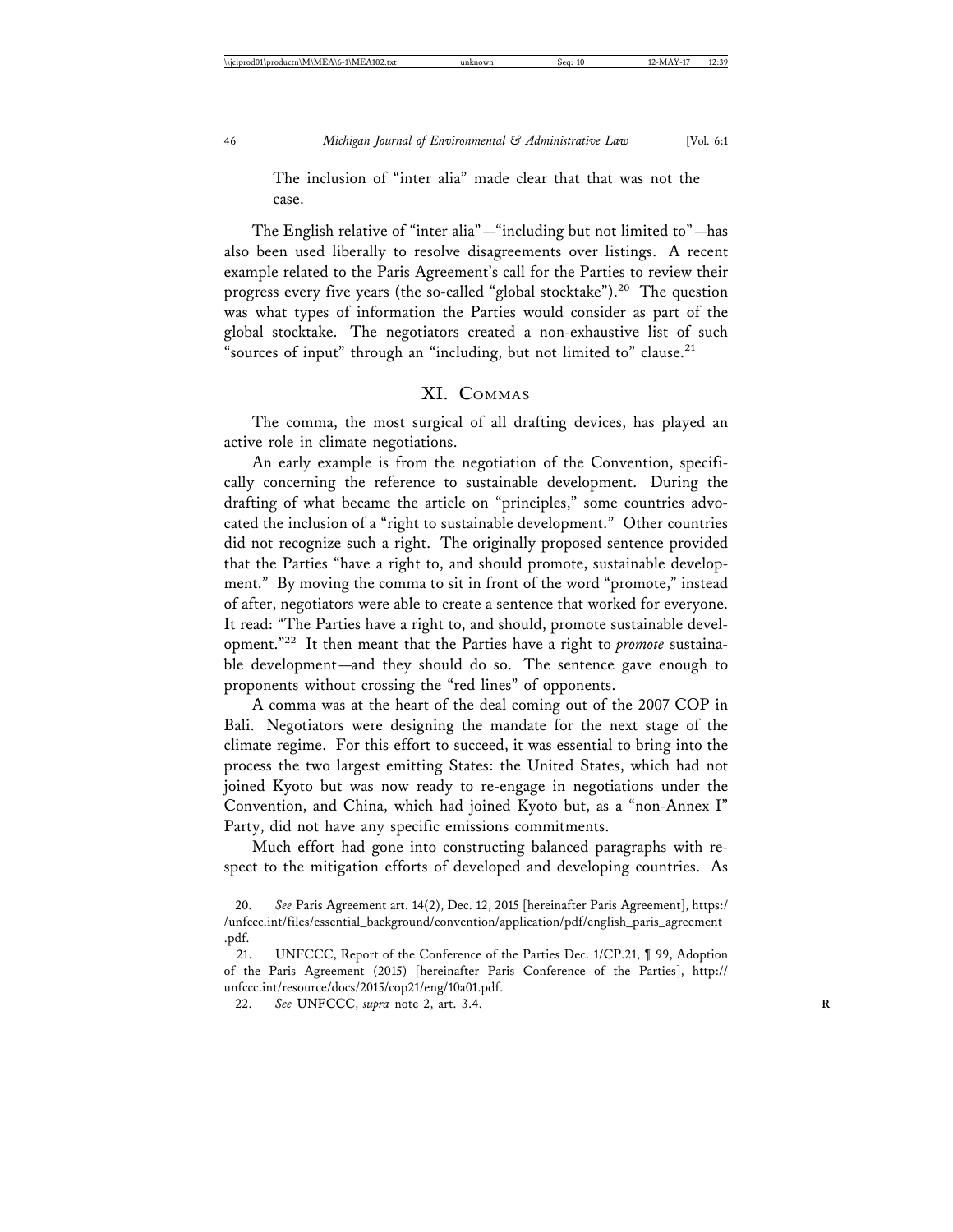noted below (under "parallelism"), the mitigation actions of both developed and developing countries would be "measurable, reportable, and verifiable." In the developed country paragraph, these adjectives were placed at the beginning: "Measurable, reportable, and verifiable . . . mitigation commitments or actions."23 In the developing country paragraph, they stood at the end: " . . . mitigation actions . . . , supported and enabled by technology, financing and capacity-building, in a measurable, reportable and verifiable manner. "<sup>24</sup>

The adjectives were moved to the end at the request of certain developing country delegates, who sought to have them apply to technology, financing, and capacity-building (i.e., the support for mitigation actions). For developed countries, it was vital on both substantive and parallelism grounds that the adjectives applied to the mitigation actions themselves. The comma before "in a measurable, reportable and verifiable manner" was therefore a critical element of the paragraph; otherwise, the adjectives would logically be read to apply only to support for actions and not to the mitigation actions themselves.

At the Durban COP in 2011, there was widespread agreement that the new instrument to be negotiated should be "rules-based." However, discussions were ongoing concerning the extent to which rules should be multilaterally agreed versus nationally-derived. The preamble to the Durban Platform thus referred to the need for strengthening the "multilateral, rulesbased regime under the Convention."25 The comma between "multilateral" and "rules-based" made clear that the regime would be multilateral, as well as rules-based, but did not say that the rules would be multilateral—which would have been the case without the comma.

#### XII. PARALLELISM

As noted, the Bali negotiators aimed to bring both the United States and China into the next phase of the climate regime. In this regard, the main issue was the extent to which the mandate would reflect differentiation between "Annex I" and "non-Annex I" Parties (or between "developed" and "developing" countries).

In terms of both substance and optics, the United States sought a single paragraph addressing the mitigation mandate relevant to all Parties. Others, including China, insisted upon a clear distinction, both substan-

<sup>23.</sup> *See* UNFCCC Conference of Parties Dec.1/CP.13, ¶ 1(b)(i), Bali Action Plan (2007) [hereinafter Bali Action Plan], http://unfccc.int/resource/docs/2007/cop13/eng/06a01 .pdf.

<sup>24.</sup> *Id.* ¶ 1(b)(ii).

<sup>25.</sup> *See* Durban Platform, *supra* note 18, pmbl., para. 4. **R**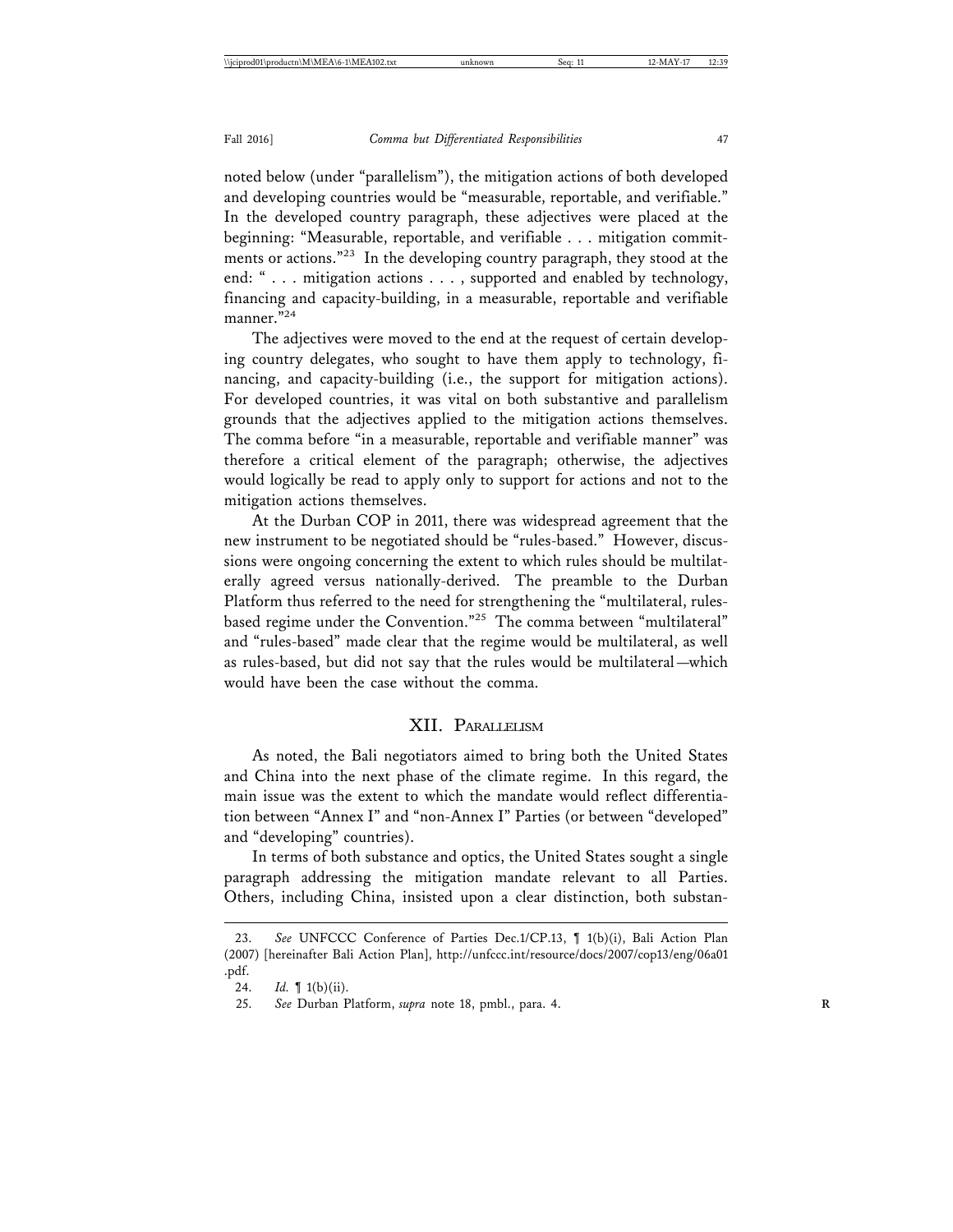tively and optically, between two categories, whether based on the Convention's Annex I or developed/developing countries.

The compromise was to have two separate paragraphs with a substantial amount of parallel content:

- The mitigation efforts of both developed and developing countries were described as "nationally appropriate."
- The mitigation efforts of both developed and developing countries would be "measurable, reportable, and verifiable."
- While a distinction was drawn between the type of efforts to be considered for developing countries ("actions") versus for developed countries ("commitments or actions"), the "or" made clear that the Bali mandate could be fulfilled by considering only "actions" for developed countries.<sup>26</sup>

## XIII. DE FACTO

Sometimes an approach to problem-solving has not even been visible in the resulting agreement.

In Copenhagen, when countries determined that it was simply too late to list their respective emissions targets/actions in the Accord, they agreed to give themselves a few months to make submissions. This delay raised the question of how a country could ensure, in making its submission, that other "key" countries would also make submissions. Given the backdrop of the Kyoto Protocol, developed countries, including the United States, were not interested in an instrument that included only developed countries. They wanted to ensure that, at a minimum, the major developing countries participated. However, major developing countries opposed any sub-dividing of the category of "developing countries," such that, for example, those with higher levels of emissions would be expected to make a submission. Further, attempts to ensure that the Accord would only enter into effect once a particular threshold of emissions from both developed and developing countries had been met were not accepted.

As a result, several countries worked behind the scenes to ensure that the countries whose participation they considered critical were also planning to make submissions. Although the text of the Copenhagen Accord does not reveal it, this choreography resulted in the *de facto* participation of all the major economies, including both developed and developing counties.

<sup>26.</sup> *See* Bali Action Plan, *supra* note 23, ¶ 1(b)(i)–(ii). **R**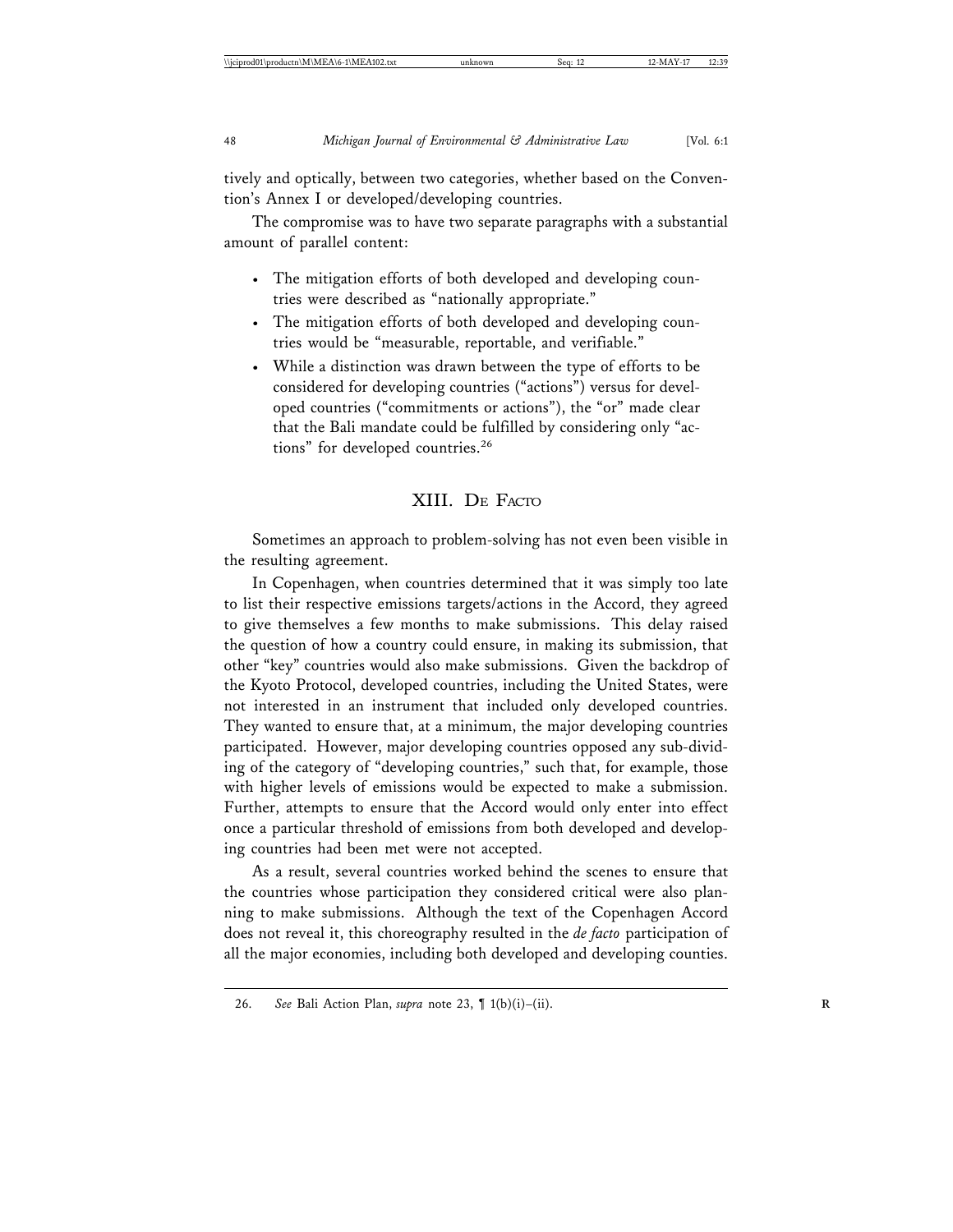#### XIV. CHANGING THE SUBJECT

Problem-solving at the Cancun Conference of the Parties in 2010 necessitated changing the subject of the sentence.

The Cancun meeting followed the previous year's meeting in Copenhagen, where the Parties (with a few exceptions) had agreed on the Copenhagen Accord. The Accord used different verbs for Annex I vs. non-Annex I Parties; i.e., it provided that Annex I Parties "commit" to implement their mitigation pledges and that non-Annex I Parties "will" implement theirs.<sup>27</sup>

In Cancun, it had been agreed that the decision text would refer, separately, to the pledges that Annex I and non-Annex I Parties had signed up to implement. Annex I Parties sought to avoid perpetuating the use of two verbs in the Cancun outcome, lest they be interpreted differently. If the subjects of the two relevant provisions were different—"Annex I Parties" and "non-Annex I Parties"—it might have been difficult to avoid repeating the Copenhagen verbs.

The solution was to start both sentences with the same subject, namely the "Conference of the Parties" (COP). That then allowed the verbs ("takes note of") to be identical. Thus, the developed country sentence provided that the COP "takes note of quantified economy-wide emission reduction targets to be implemented by Parties included in Annex I to the Convention as communicated by them and contained in document FCCC/SB/2011/ INF.14 (to be issued)," and the developing country sentence provided that the COP "takes note of nationally appropriate mitigation actions to be implemented by Parties not included in Annex I to the Convention as communicated by them and contained in document FCCC/AWGLCA/2011/ INF.15 (to be issued)."<sup>28</sup>

#### XV. FOOTNOTES

Referring to the Parties' various mitigation pledges in Cancun also required finessing an issue through the use of a footnote. As noted above, negotiators sought to refer to the pledges that had been made by Parties under the Copenhagen Accord. They were housed in two so-called "INF" (for "information") documents, one for Annex I Parties and one for non-Annex I Parties. The handful of countries that had opposed the Accord, preventing it from being formally adopted in Copenhagen, refused to recognize the INF documents and considered any reference to them to be illegiti-

<sup>27.</sup> Copenhagen Accord, *supra* note 9, arts. 4–5. **R**

<sup>28.</sup> *See* UNFCCC Conference of the Parties Dec. 1/CP.16, ¶¶ 36, 49, The Cancun Agreements: Outcome of the Work of the Ad Hoc Working Group on Long-Term Cooperative Action Under the Convention (2010) [hereinafter Cancun Agreements], http://unfccc .int/resource/docs/2010/cop16/eng/07a01.pdf.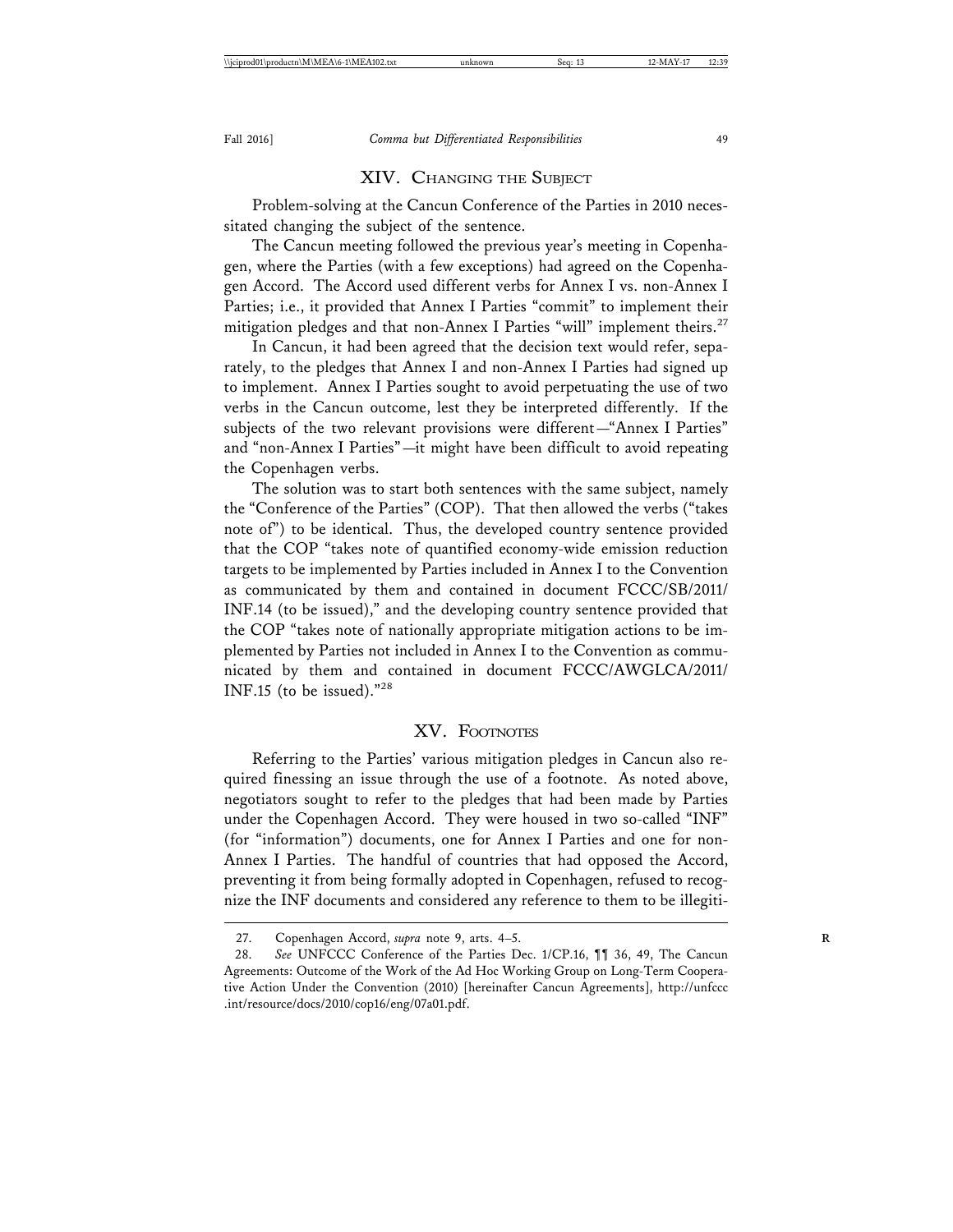mate. Failure to recognize Copenhagen pledges would have been highly problematic, because an objective of the Cancun COP was to give more formal status to such pledges than the not-officially-adopted Copenhagen Accord had been able to achieve.

After many hours of deliberation, negotiators hit upon a solution. They would refer to the INF documents in the text of the decision but would add, in a footnote, that "[p]arties' communications to the secretariat that are included in the information document are considered communications under the Convention."<sup>29</sup> Thus, the pledges were deemed to be communications under the Convention, not only under the Copenhagen Accord, and could therefore be recognized by those that had opposed the Accord.

## XVI. "WITHOUT PREJUDICE"

Particularly when negotiations span several years, countries have sometimes been concerned that taking a particular decision, or using a particular word, might prejudice their positions in the longer term.

For example, at the Warsaw Conference of the Parties, two years before the expected conclusion of the Paris Agreement, an issue arose concerning the noun that would be used to describe what ultimately became known as nationally determined "contributions." Negotiators were nearly set to call them nationally determined "commitments." At the last minute, however, some delegates took the position that "commitments" are, by definition, legally binding.

Those who either were opposed to legally binding emissions targets or wanted to keep open the question of their legal character objected to the use of the term. On the other hand, those supporting legally binding emissions targets were concerned that the use of the substitute "contributions" might give the impression that it had already been agreed that targets would not be legally binding. The solution was to use the word "contributions" but accompany it with the phrase "without prejudice to the legal nature of the contributions."30

In the year between Warsaw and Paris, at the Lima Conference of the Parties, negotiators were still debating whether the scope of an "intended nationally determined contribution" (INDC) was limited to mitigation or included more elements, such as adaptation, finance, etc. Because the Lima decision leaned in the direction of suggesting that such contributions were to be mitigation-focused, the decision also provided that "the arrangements"

<sup>29.</sup> *See id.* ¶¶ 36 n.4, 49 n.5.

<sup>30.</sup> *See* UNFCCC Conference of the Parties Dec. 1/CP.19, ¶ 2(b)–(c), Further Enhancing the Durban Platform (2013) [hereinafter Warsaw Conference of the Parties], http:// unfccc.int/resource/docs/2013/cop19/eng/10a01.pdf.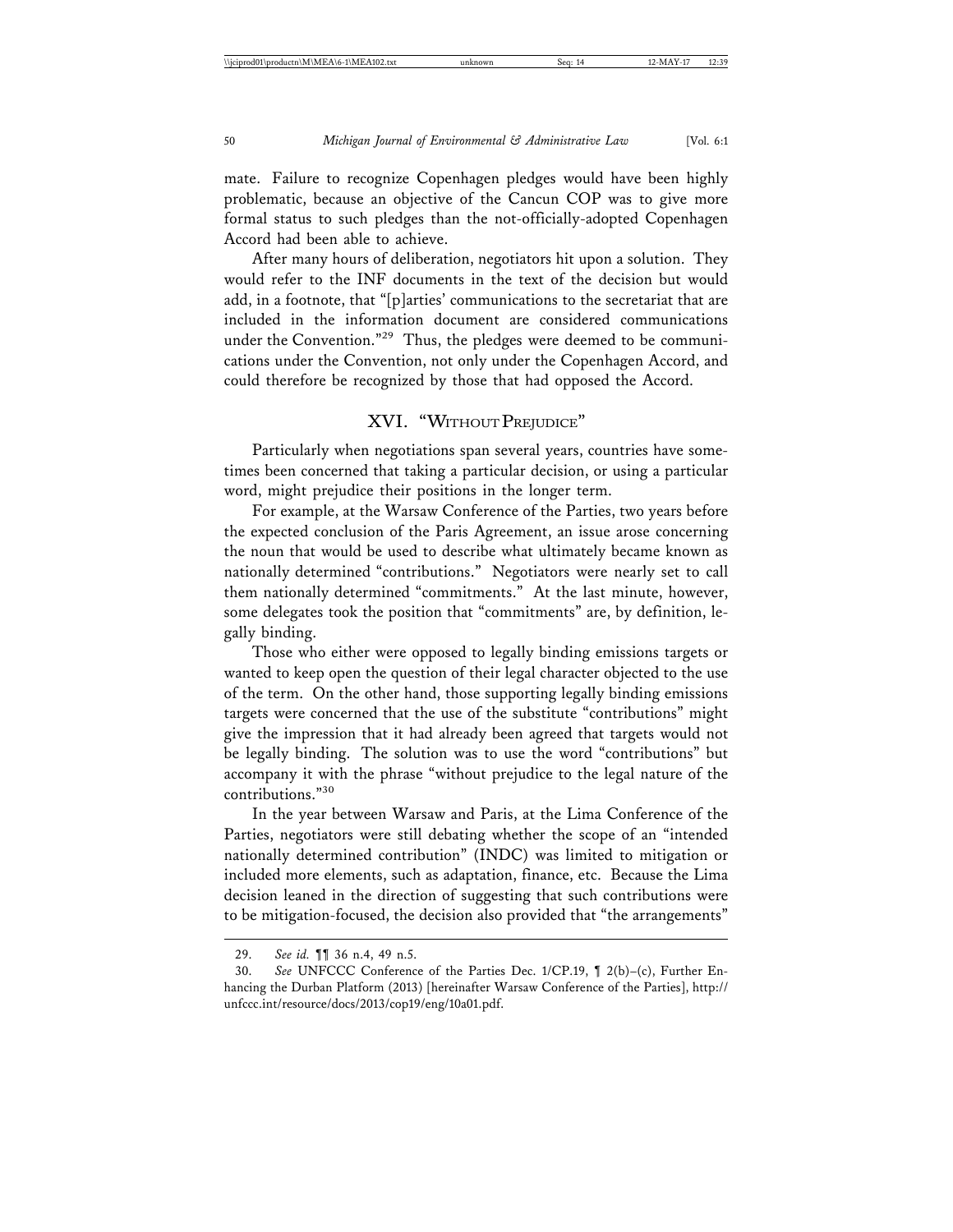specified in the decision were "without prejudice" to, among other things, "the content" of INDCs and "the content" of the future Paris agreement.<sup>31</sup>

The Lima decision also contained a "no prejudice" clause with respect to the future form of the Paris outcome. There had been no decision yet on whether the agreement would be a "protocol" or other type of agreement. If it was to be a protocol, Article 17 of the Convention provided that the secretariat was to communicate the text to Parties at least six months before the Paris session. The Parties sought to meet this deadline, just in case, but those not supporting a protocol did not want to suggest that, by calling for the secretariat to circulate the text, they had decided on a protocol. The request to the secretariat therefore noted that its communication of the text "will not prejudice" whether the outcome would be a "protocol, another legal instrument or an agreed outcome with legal force."<sup>32</sup>

### XVII. FINDING THE "JUST RIGHT" ADJECTIVE

At the 2013 Warsaw COP, there was emerging agreement that Parties would put forward their "nationally determined contributions" (in essence, their emissions targets) in advance of the Paris Conference. The idea was to subject targets to the sunlight, giving other Parties and civil society an opportunity to see them well before Paris, and, in so doing, inspire Parties to put their best foot forward. However, there was disagreement about how to characterize these previews:

- For some Parties, there would be no distinction between the preview version of their contribution and the final version; the contribution was not to be negotiated with other Parties or otherwise changed. Those Parties favored no adjective before "nationally determined contributions."
- For others, it was important to at least leave open the possibility that previewed contributions might ultimately change, such as in response to questions seeking clarification of a target or even in response to pressure to increase the level of ambition. Those Parties favored an adjective making clear the provisional nature of the preview, such as "proposed" contributions. To the other Parties, this suggested too little finality, as if the contributions needed to be somehow approved by others.

<sup>31.</sup> *See* Lima Conference of the Parties, *supra* note 19, ¶ 8. **R**

<sup>32.</sup> *See id.* ¶ 7 (citing the trilogy from the Durban Platform mandate).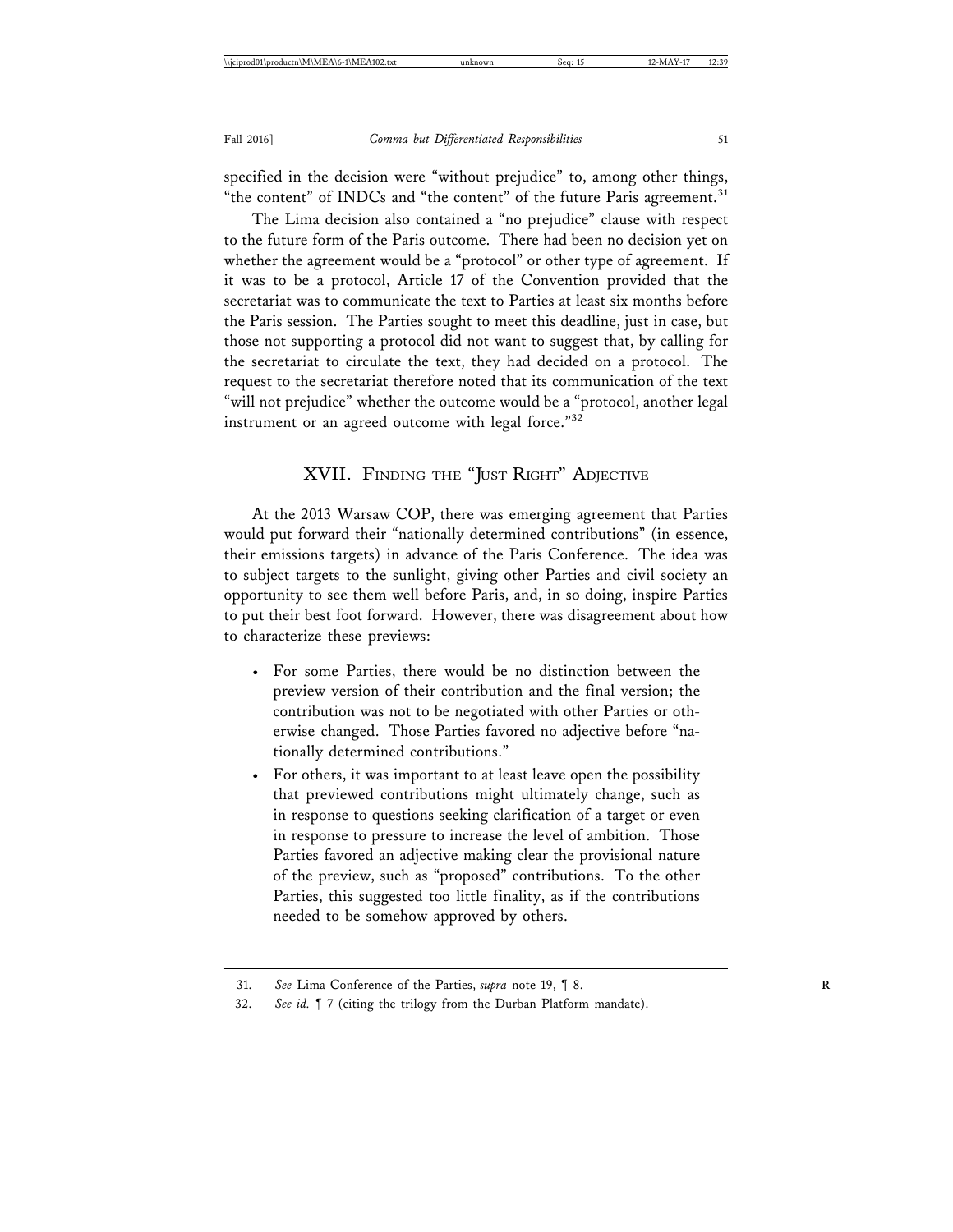The Goldilocks "just right" solution was to call the contributions "intended," with the perfect flavor of not necessarily absolutely final but also not up for negotiation with, or approval by, other Parties.<sup>33</sup>

#### XVIII. USING THE PREAMBLE

The preamble has frequently been the salvation of provisions that negotiators could not agree to place in the operative provisions of an instrument. In the Paris Agreement, for example, while many Parties supported the inclusion of a reference to human rights in the body of the Agreement (specifically in Article 2, which lays out the Agreement's aims), others did not. The solution was to reference human rights in the preamble.<sup>34</sup>

#### XIX. PASSIVE VOICE

The passive voice has come in handy in order to avoid litigating an issue in more than one negotiating forum and/or addressing it in more than once place in the text. For example, a major issue during the negotiation of the Paris Agreement was which Parties would be expected to provide financial and other forms of support to developing countries to assist in their implementation. The issue was being addressed in the finance negotiations. Some developing countries sought to include references to support in the other articles of the agreement, such as mitigation, in order to provide reassurance that various efforts of developing countries would be supported. However, there was reluctance on the part of donors to engage in the "who pays" debate in multiple fora. They were also concerned about potentially inconsistent references to finance in various articles of the Agreement. The passive voice ("[s]upport shall be provided . . . in accordance with Articles . . ."), which avoided a subject of the sentence, allowed for the inclusion of the reassurance, while leaving the question of the providers of support to the finance negotiating forum and the finance article of the Agreement.<sup>35</sup>

## XX. PUTTING IT OFF

Climate negotiators have often "resolved" issues by not resolving them, i.e., by postponing the discussion/resolution to a later time. Sometimes the issue was not urgent and could safely be left until the future; for example, most of the Kyoto Protocol's rules were put off, given that the Protocol was adopted in 1997, and the commitment period was not to begin until 2008.<sup>36</sup>

<sup>33.</sup> *See* Warsaw Conference of the Parties, *supra* note 30, ¶ 2(b). **R**

<sup>34.</sup> *See* Paris Agreement, *supra* note 20, pmbl., para. 12. **R**

<sup>35.</sup> *Id.* art. 4.5; *see also id.* arts. 7.13, 13.14–.15.

<sup>36.</sup> *See* Kyoto Protocol, *supra* note 6. **R**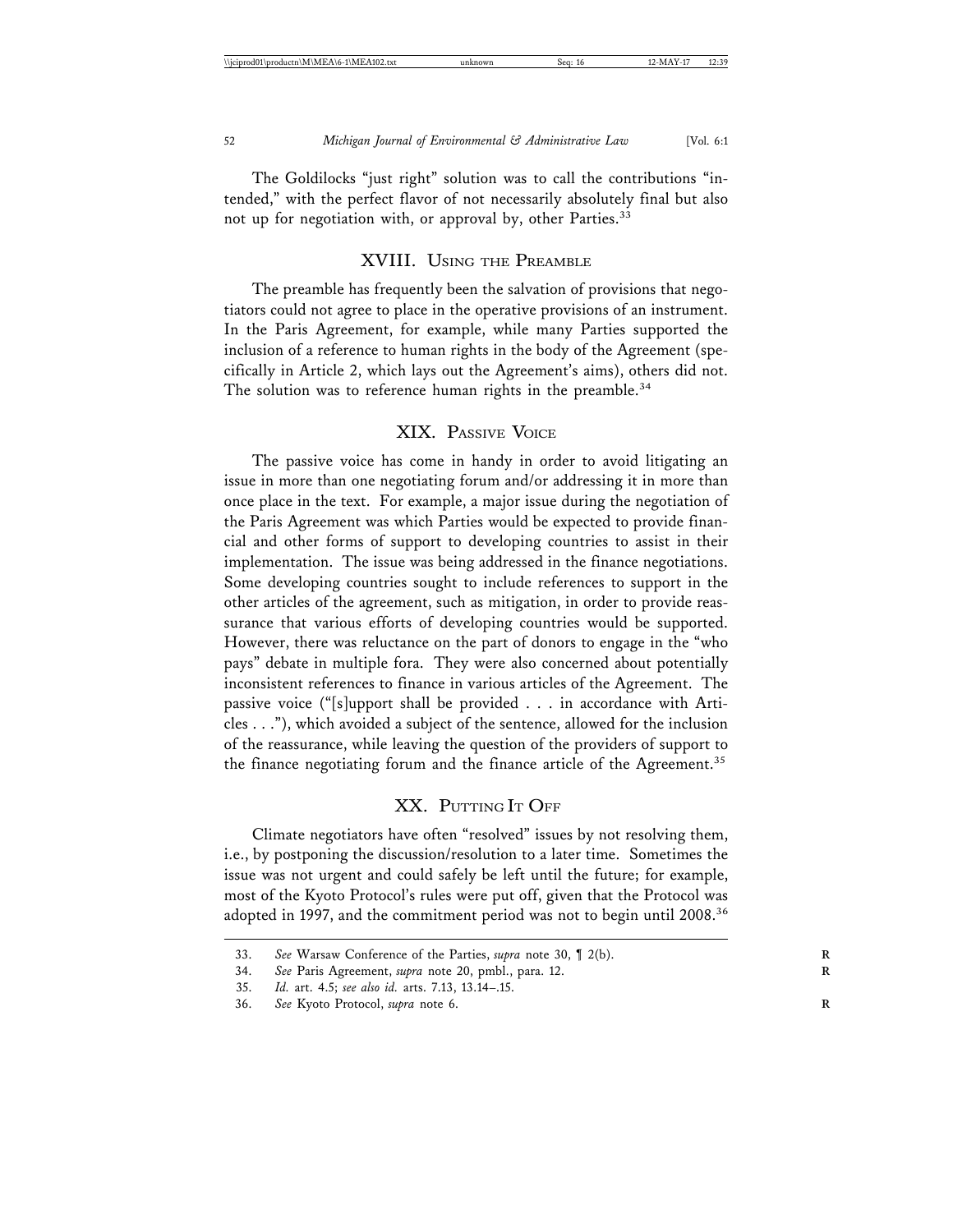At times, however, issues have been put off because there was no agreement. For example, delegates to the Framework Convention negotiations could not agree on whether, in addition to the inclusion of traditional bilateral dispute settlement procedures, they should establish a multilateral procedure to address questions regarding the implementation of the Convention. They elected to direct the first COP to "consider" the establishment of such a process.<sup>37</sup>

As another example, negotiators could not agree on a common time frame for mitigation targets in the Paris Agreement. In the run-up to Paris, countries had submitted initial targets in both the 2025 and 2030 timeframes. In Paris, some countries sought a provision making clear that, post-2030, all Parties would need to set targets in the same time frame (such as every five years). Others either disagreed that there would ever be a need for harmonization or disagreed on what the harmonized time frame should be. As a result, delegates agreed instead that the Parties to the Agreement were to consider common time frames at their first meeting.<sup>38</sup>

## XXI. SMALL LETTER

On at least once occasion, negotiators addressed a challenge through the use of a small letter. At COP 17 in Durban, certain Parties sought to establish a formal institution to address the impacts of response measures, i.e., impacts that arise from measures taken to address climate change, as opposed to impacts arising from climate change itself. Other Parties were not enthusiastic about agreeing to establish a body or institution that was either too formal or too permanent. The compromise was to create "a forum" (as opposed to "a Forum" or "The Forum") on the impact of the implementation of response measures and to call for a future session to review "the need for its continuation."<sup>39</sup>

#### XXII. "FOR SOME"

There has often been widespread agreement to include a particular phrase in an instrument. In the Paris Agreement, for example, negotiators were able to agree on the inclusion of a reference to "a just transition."<sup>40</sup>

<sup>37.</sup> UNFCCC, *supra* note 2, art. 13. While the Parties came close to establishing such **R** a process, they never did. Disagreement concerning, *inter alia*, the composition of the body that would address questions of implementation prevented consensus.

<sup>38.</sup> Paris Agreement, *supra* note 20, art. 4.10. **R**

<sup>39.</sup> UNFCCC Conference of the Parties Dec. 8/CP.17, ¶ 5, Forum and Work Programme on the Impact of the Implementation of Response Measures (2011), http:// unfccc.int/resource/docs/2011/cop17/eng/09a02.pdf#page=9 .

<sup>40.</sup> Paris Agreement, *supra* note 20, pmbl., para. 11. **R**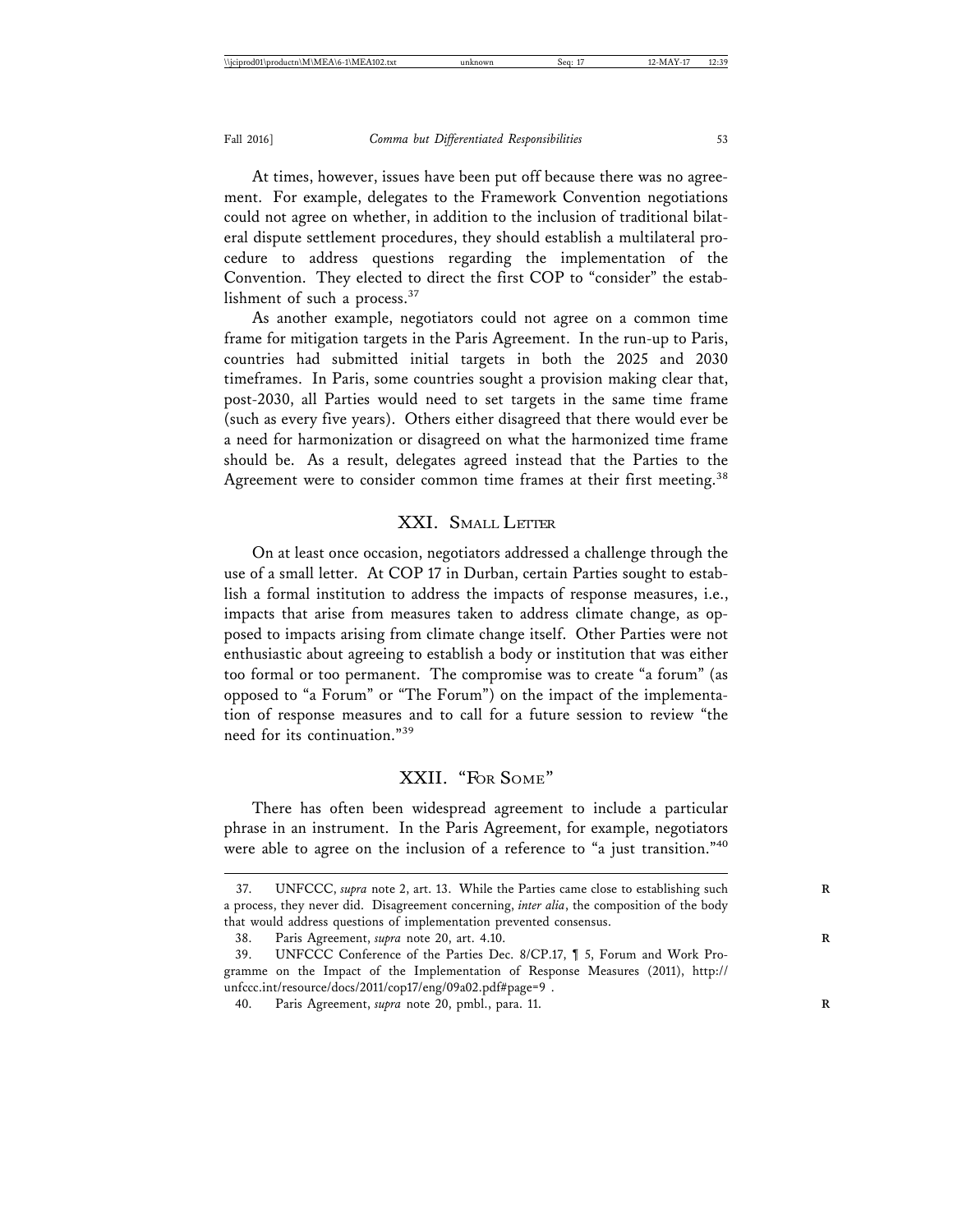However, there have also been occasions where a few countries have sought to include a particular phrase, while other countries have not necessarily wanted to be associated with that phrase. The Paris Agreement's preamble contains two such examples: "Mother Earth" and "climate justice." In both cases, the solution was to include the phrase but to make clear at the same time that not necessarily all Parties embrace the concept:

- In the case of "Mother Earth," it is "recognized by some cultures<sup>"41</sup>
- In the case of "climate justice," the preamble notes the "importance of the concept for some."<sup>42</sup>

## XXIII. SELF-SELECTION

One of the more controversial proposals during recent climate negotiations has been the formulation "Parties in a position to . . . ." Although the phrase was not necessarily intended to create an objective standard, that is how some negotiators perceived it. They were concerned that others might attempt to judge whether a Party was or was not "in a position to" do X or Y. In the run-up to Paris, the phrase was associated with proposals related to the provision of financial resources. However, it initially came up during discussions at the Warsaw Conference of the Parties about previewing nationally determined contributions.

Negotiators had largely agreed that Parties would be invited to submit their contributions "well in advance" of the Paris COP, but there was an additional proposal to the effect that Parties "in a position to do so" would be invited to submit theirs even earlier, i.e., by March 31st of that year. Several delegates expressed concern. When the word "ready" was offered as a substitute for the offending "in a position," it was quickly accepted. It was considered more self-judging than "in a position to . . ." because it would be difficult for others to second-guess a Party's readiness.<sup>43</sup>

#### XXIV. AVOIDING PARTICULAR WORDS

Particular words have often caused problems for certain countries, whether for domestic political reasons, ideological reasons, or otherwise. Work-arounds have often been necessary.

During the negotiation of the Paris Agreement, for example, many countries supported the inclusion of provisions on the use of "markets" in relation to implementing emissions targets. However, for a few countries,

<sup>41.</sup> *Id.* pmbl., para. 14.

<sup>42.</sup> *Id.*

<sup>43.</sup> Warsaw Conference of the Parties, *supra* note 30, ¶ 2(b). **R**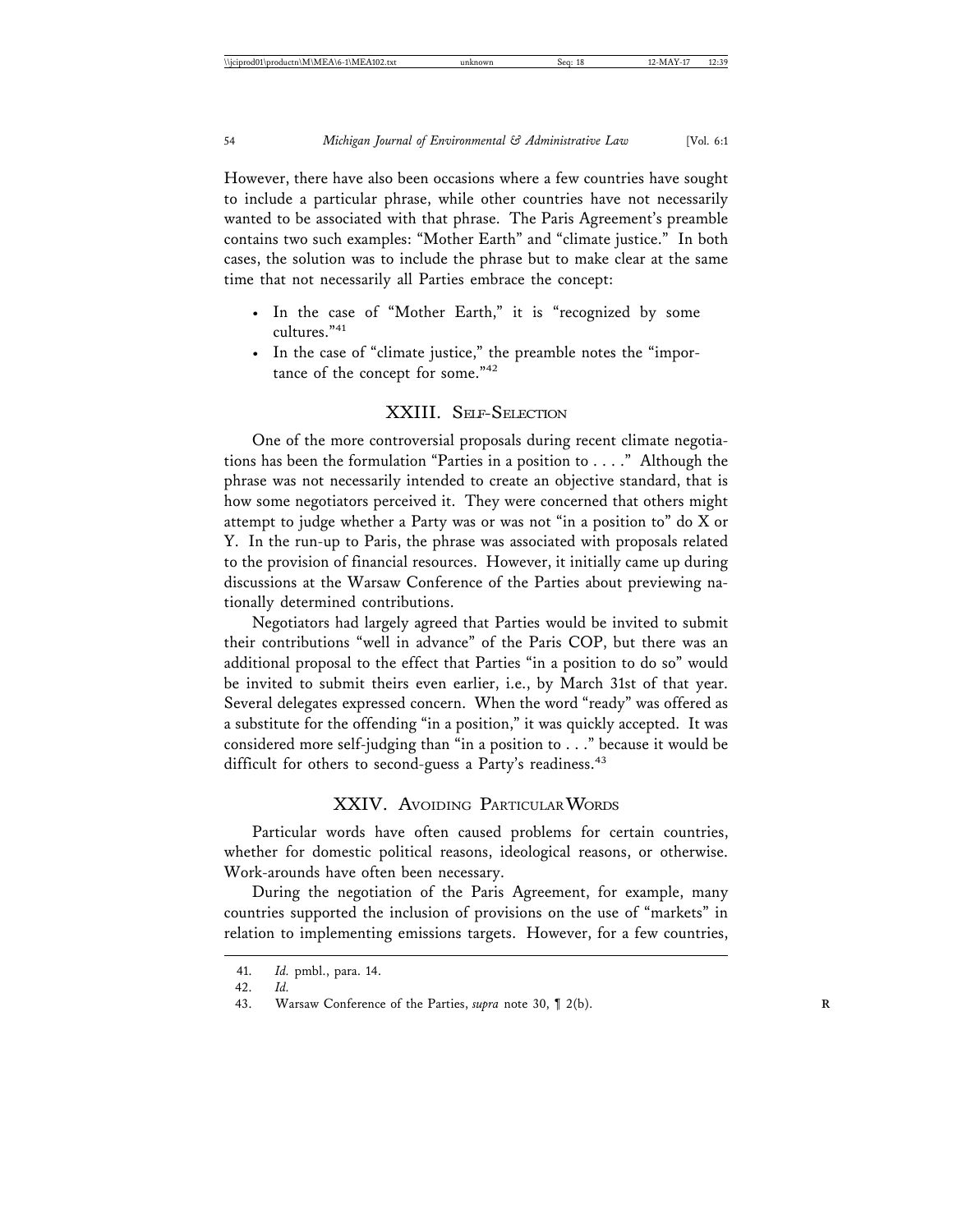that term was unacceptable. The solution was to draft an article that clearly addresses markets but without using that word.<sup>44</sup>

A similar issue arose with respect to setting a long-term emissions goal in the Paris Agreement. Many catch phrases had been proposed for the goal, including "carbon neutrality," "decarbonization," "climate neutrality," and "net zero emissions." However, each proposal raised a problem with one or more constituencies:

- Word and phrases containing the word "carbon" (such as "decarbonization" and "carbon neutrality") were problematic for oilexporting countries, because they focused exclusively on carbon dioxide.
- Other countries, while not necessarily disagreeing with the concepts of "net zero emissions" or "climate neutrality," had issues with those terms. Some did not like the extreme nature of the word "zero," while others did not like the inclusion of the limiting "net." Some found the phrase "climate neutrality" too vague.

The answer was to spell out the long-term goal in terms of substance, rather than particular terms: ". . . Parties aim . . . to undertake rapid reductions . . . so as to achieve a balance between anthropogenic emissions by sources and removals by sinks of greenhouses gases in the second half of this century  $\ldots$ ."<sup>45</sup>

Finally, it is interesting to note that there has been a distinct allergy to the word "report" when used as a verb. Instead, the Parties "communicate" information under the Convention<sup>46</sup> and the Paris Agreement,<sup>47</sup> "provide" information under the Paris Agreement,<sup>48</sup> and "submit" information under the Kyoto Protocol.<sup>49</sup>

#### XXV. BORROWING

It has been helpful on occasion to borrow agreed text from other places:

• Borrowings have come from previous COP decisions. For example, the preambular reference in the Paris Agreement to "eq-

<sup>44.</sup> Instead, the Agreement refers to "cooperative approaches that involve the use of internationally transferred mitigation outcomes towards nationally determined contributions." Paris Agreement, *supra* note 20, art. 6.2.

<sup>45.</sup> *Id.* art 4.1.

<sup>46.</sup> *See, e.g.*, UNFCCC, *supra* note 2, art. 12.1. **R**

<sup>47.</sup> *See, e.g.*, Paris Agreement, *supra* note 20, art. 9.5. **R**

<sup>48.</sup> *See, e.g.*, *id.* art. 13.7.

<sup>49.</sup> *See, e.g.*, Kyoto Protocol, *supra* note 6, art. 7.3. **R**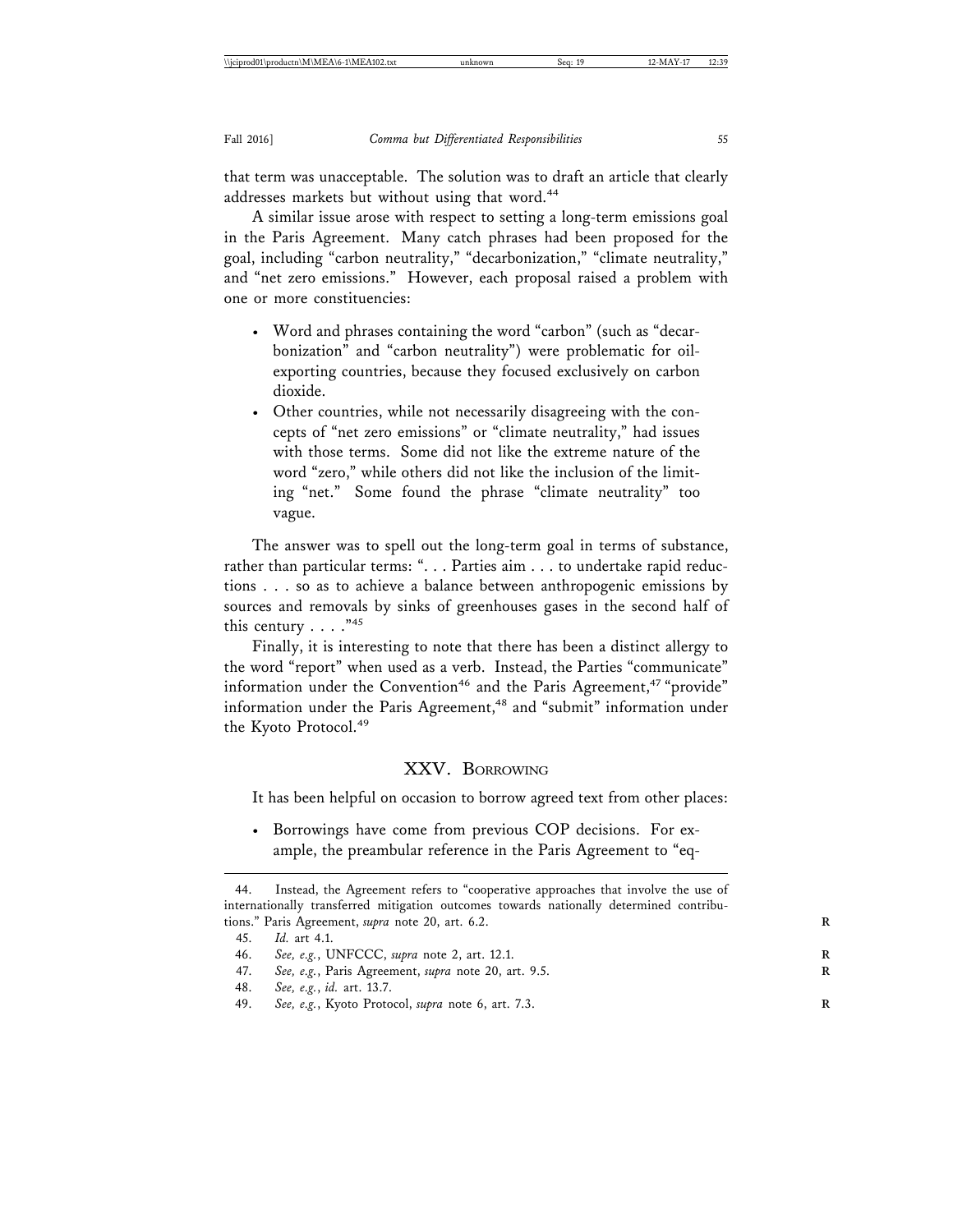uitable access to sustainable development" lifts that phrase from previously agreed language in the decision adopted at the Cancun COP in 2010.<sup>50</sup>

- There have also been important examples of borrowing from bilateral statements, particularly those between the United States and China. For example:
	- Negotiators at the Lima COP in 2014 broke a logjam on the contentious issue of how to refer to the principle of "common but differentiated responsibilities and respective capabilities" by adopting the formulation agreed in the U.S.- China Joint Announcement a month earlier (i.e., "common but differentiated responsibilities and respective capabilities, in light of different national circumstances").<sup>51</sup>
	- The Paris Agreement itself also used certain formulations from the 2015 U.S.-China Joint Presidential Statement, such as agreement that the transparency regime under the Agreement would afford flexibility to "those" developing countries that need it in light of their "capacities."52

#### XXVI. TITLES

At least two debates over the years have involved the titles of articles:

• During the negotiation of the Convention, the articles had working titles. Article 3 was titled "principles." Paragraph 3 of that article, which had been agreed, included what many countries referred to as the "precautionary principle." The United States, while embracing the substance of the paragraph, did not agree that it was a "principle" (characterizing it instead as the precautionary "approach"). As such, the United States considered that titling the article "principles" would be prejudicial to its view. One possible solution, namely to delete all titles, was opposed, because many countries thought it would be easier to understand the Convention if the articles had titles. Instead,

<sup>50.</sup> *Compare* Cancun Agreements, *supra* note 28, ¶ 6, *with* Paris Agreement, *supra* note **R** 20, pmbl. **R**

<sup>51.</sup> *Compare* Lima Conference of the Parties, *supra* note 19, ¶ 3, *with* Press Release, The **R** White House, U.S.–China Joint Announcement on Climate Change, ¶ 2 (Nov. 11, 2014), https://www.whitehouse.gov/the-press-office/2014/11/11/us-china-joint-announcement-climate-change.

<sup>52.</sup> *Compare* Press Release, U.S.–China Joint Presidential Statement on Climate Change (Sept. 25, 2015), https://www.whitehouse.gov/the-press-office/2015/09/25/us-chinajoint-presidential-statement-climate-change, *with* Paris Agreement, *supra* note 20, art. 13.2.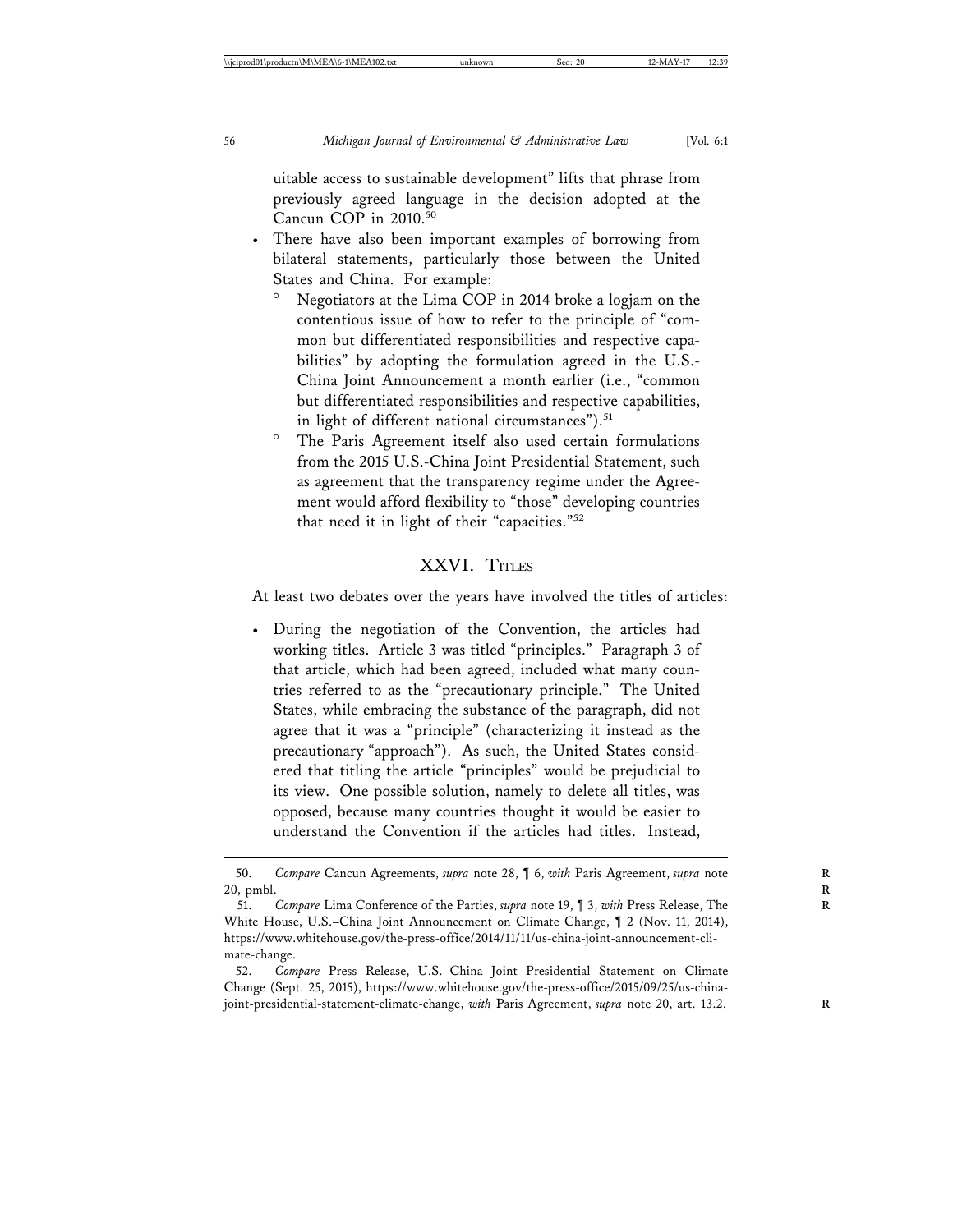negotiators included a footnote at the beginning of the Convention providing that "[t]itles of articles are included solely to assist the reader."<sup>53</sup>

• During the negotiation of the Paris Agreement, there was an issue concerning the relationship between "adaptation" and "loss and damage." At the Warsaw COP in 2013, delegates had provisionally resolved the issue in favor of placing loss and damage under the umbrella of adaptation, subject to a review in 2016.<sup>54</sup> In Paris, there was a push to create separate articles and clearly label them "adaptation" and "loss and damage." Those seeking to preserve the notion that loss and damage falls under adaptation, or at least to retain ambiguity on the subject, agreed to have a separate article addressing loss and damage, provided the agreement had no titles. It is for this reason that the Paris Agreement has no titles.<sup>55</sup>

## XXVII. NON-LEGALLY BINDING

The issue of the legal character of commitments has been at the heart of many Conferences of the Parties, and the resolution has sometimes been to take a non-legally binding approach. The Copenhagen Accord is an extreme example. Designing the Accord as a completely non-legally binding instrument was the only way to reconcile, on the one hand, the opposition by some developing countries to taking on legal commitments themselves and, on the other hand, the insistence by the United States and certain other developed countries that they would take on legal commitments only if such commitments were widely applicable.<sup>56</sup>

There are many other examples of facilitating agreement at the level of individual provisions by making them non-legally binding:

- As noted, the Convention's 1990-levels-by-2000 emissions goal for Annex I Parties was made non-legally binding in order to make it acceptable, particularly to the United States.<sup>57</sup>
- The issue that almost created a breakdown in the final hours of the Paris Conference involved the legal nature of one of the

<sup>53.</sup> UNFCCC, *supra* note 2, art. 1 n.1. **R**

<sup>54.</sup> UNFCCC Conference of the Parties Dec. 2/CP.19, Warsaw International Mechanism for Loss and Damage Associated with Climate Change Impacts (2013), http://unfccc .int/resource/docs/2013/cop19/eng/10a01.pdf.

<sup>55.</sup> *Compare* Paris Agreement, *supra* note 20, *with* Paris Conference of the Parties, *supra* **R** note 21,  $\P\P$  41-46 (titled "Adaptation"), and  $\P\P$  47-51 (titled "Loss and Damage").

<sup>56.</sup> *See generally* Copenhagen Accord, *supra* note 9. **R**

<sup>57.</sup> *See* UNFCCC, *supra* note 2, art. 4.2(b). **R**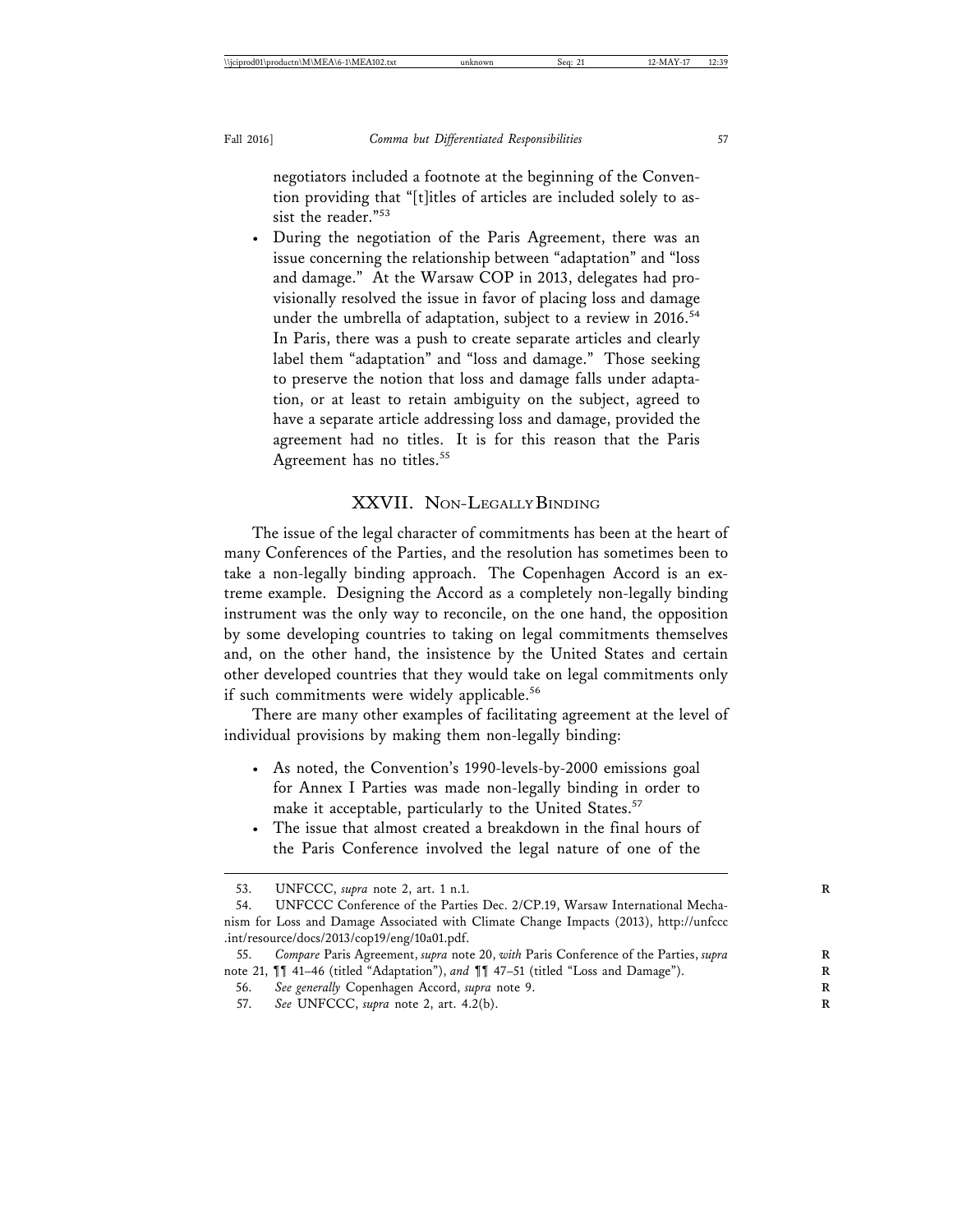mitigation provisions. The legal character of emissions targets was addressed in Article 4.2, which made clear that such targets were not legally binding. A separate provision, Article 4.4, was intended to address the question whether, recognizing that each Party's mitigation contribution would be "nationally determined" (per Article 4.2), there should nevertheless be certain expectations concerning the respective contributions of developed vs. developing countries. Negotiators had carefully worked out language to the effect that the expectation regarding developed countries would be the continuation of economy-wide absolute emission reduction targets, while that of developing countries would be to enhance their efforts, with an encouragement to move over time towards economy-wide emission reduction or limitation targets in light of their different national circumstances. Both clauses used the verb "should" and were non-legally binding. When the "final" version of the Agreement was issued, however, the verb attached to the developed country phrase had been switched to "shall." This change, of mysterious origin, not only would have made the developed country clause legally binding, but would have created a distinction between the legal nature of the developed country and developing country clauses. Neither of these results would have been acceptable to the United States, among others. Once the error was corrected and the proper verb reinstated, the adoption of the Agreement was able to move forward.<sup>58</sup>

• Another example from the Paris Agreement involved the submission of adaptation communications. There was an early push from some Parties to create legal parallelism between mitigation and adaptation, such that Parties would be required to submit communications in both areas. Ultimately, however, while there was support for mandatory mitigation communications, there was insufficient support to make adaptation communications mandatory. The solution was to provide that each Party "should, as appropriate, submit . . . an adaptation communication . . . ."<sup>59</sup>

<sup>58.</sup> *See* Paris Agreement, *supra* note 20, art. 4.4. **R**

<sup>59.</sup> *Id.* art. 7.10.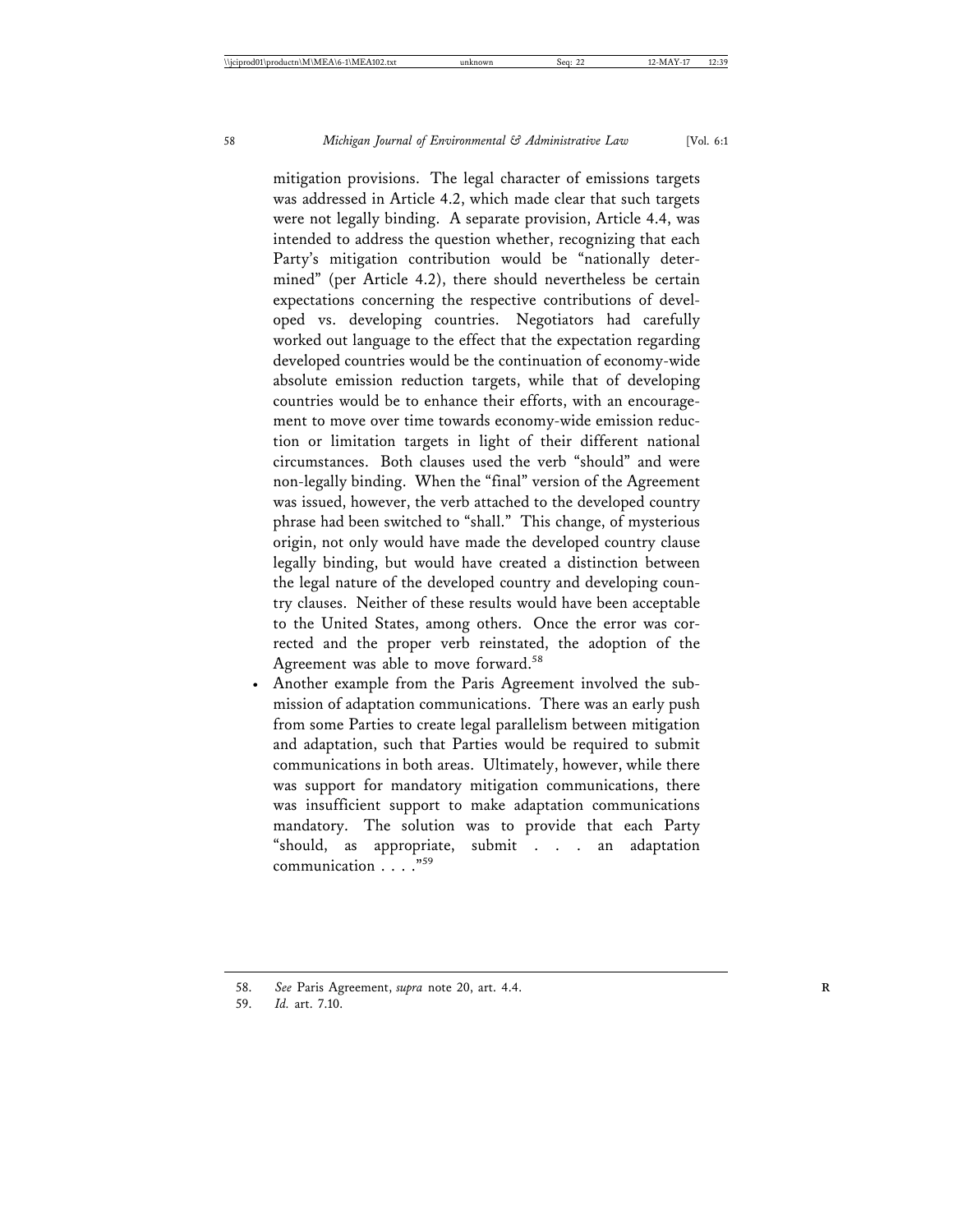## XXVIII. "VOLUNTARY"

In several cases, even where it was already clear from the word "may" that a Party could freely choose whether or not to undertake X, emphasizing the notion of voluntariness provided the necessary comfort to reach agreement. For example:

- In the Convention, developing country Parties may, "on a voluntary basis," propose projects for financing.<sup>60</sup>
- In the Copenhagen Accord, the mitigation paragraph relevant to developing countries provides that least developed countries and small island developing States "may undertake actions voluntarily."61
- In the Paris Agreement's finance article, Parties other than developed countries are "encouraged to provide or continue to provide such support voluntarily."<sup>62</sup>

## XXIX. DECISION INSTEAD OF AGREEMENT

One of the most frequently used devices for resolving differences has been to reflect provisions in the "decision" adopted by the Conference of the Parties, rather than in the agreement itself. Placement in the decision has not necessarily related to legal character, as a provision in an agreement can be non-legally binding and a provision in a decision can be legally binding (assuming an adequate legal hook in the agreement). Rather, it has often been the lower-profile nature of the decision that provided the way out.

For example, at the end of the negotiation of the Kyoto Protocol, the United States introduced a proposal to exclude emissions from certain international military operations from Parties' national totals. While the substance of the proposal was not necessarily controversial, there was a certain amount of resistance to addressing military-related issues in the text of the Protocol itself. The solution was to include the exclusion in a decision on "methodological issues."<sup>63</sup>

Two significant features of the Paris outcome were included in the decision accompanying the Agreement:

• Developed countries were amenable to continuing through 2025 the goal that had been agreed in Copenhagen, namely a collec-

<sup>60.</sup> *Id.* art. 12.4.

<sup>61.</sup> Copenhagen Accord, *supra* note 9, ¶ 5. **R**

<sup>62.</sup> Paris Agreement, *supra* note 20, art. 9.2. **R**

<sup>63.</sup> UNFCCC Conference of the Parties Dec. 2/CP.3, ¶ 5, Methodological Issues Related to the Kyoto Protocol (1997), https://unfccc.int/resource/docs/cop3/07a01.pdf.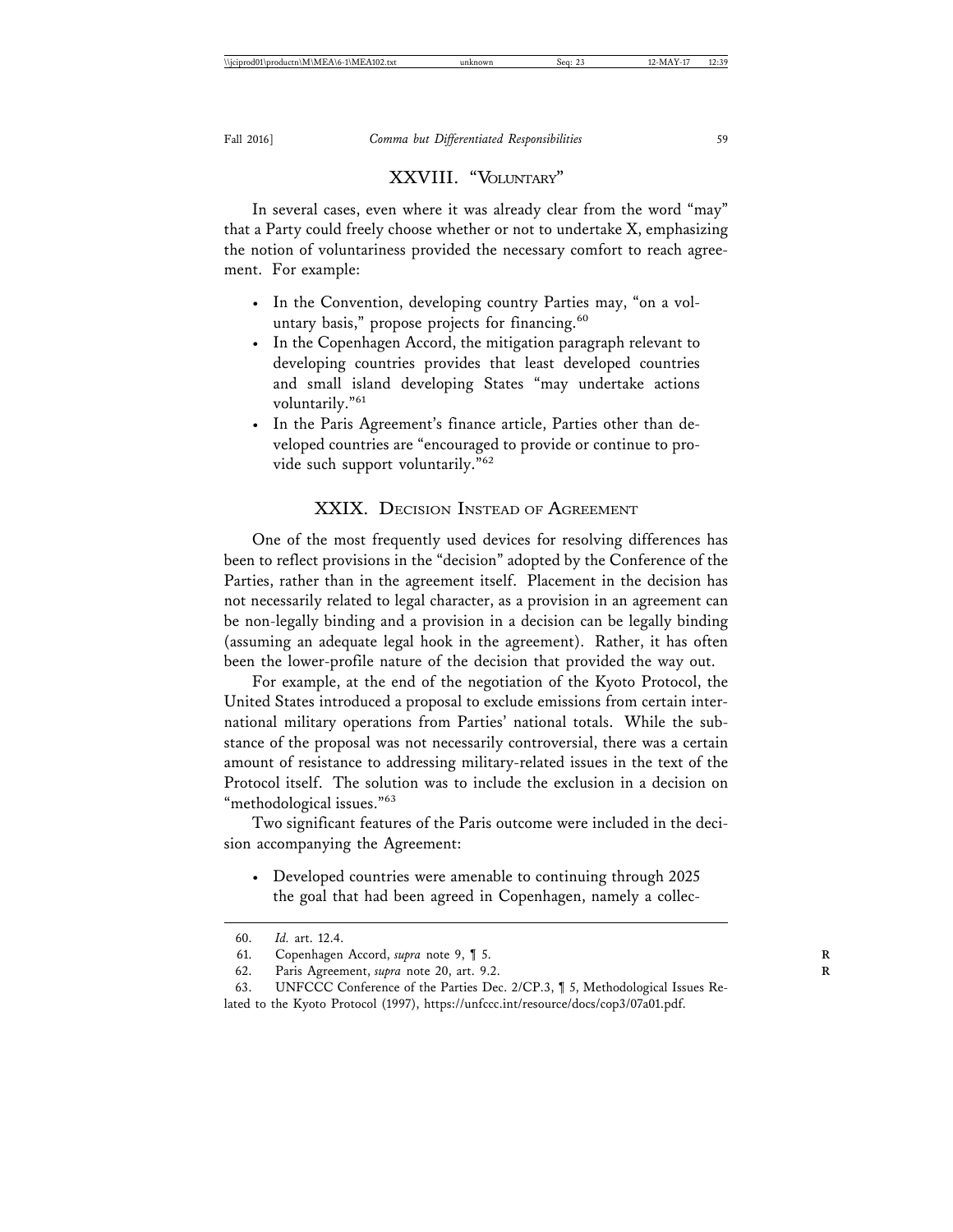tive goal of mobilizing \$100 billion a year by 2020 to address the needs of developing countries, in the context of meaningful mitigation actions and transparency on implementation. However, they were averse to including quantified figures in the Agreement itself. As a result, the continuation of the goal is reflected in the decision.<sup>64</sup>

• A core aspect of the deal that enabled inclusion of the subject of "loss and damage" in the Paris Agreement was a clear statement that it did not involve liability or compensation. Because some countries were sensitive about including the statement in the Agreement itself, and because the statement would not be weakened substantively by its placement, negotiators agreed to address the issue in the decision.<sup>65</sup>

## XXX. INCREMENTALISM

With respect to certain issues, countries have made themselves more and more comfortable with a particular concept over time, dropping the qualifiers along the way.

Taking the example of the global temperature goal, the Convention does not specify a quantitative goal. Its objective is qualitative, i.e., "stabilization of greenhouse gas concentrations in the atmosphere at a level that would prevent dangerous anthropogenic interference with the climate system."66

As science advanced, the issue arose whether and, if so, how to reflect a translation of the Convention's qualitative language into a quantitative goal. The Major Economies Forum ("MEF") grappled with the question in July, 2009, in the run-up to the Copenhagen Conference. As there was no consensus to adopt a goal at that point, the Declaration of the MEF Leaders instead included a recognition of "the scientific view that the increase in global average temperature above pre-industrial levels ought not to exceed 2 degrees C."<sup>67</sup>

The Copenhagen Accord took the issue a few steps further. Like the MEF Declaration, it recognized the "scientific view"; however, its characterization of the view was that the increase in global temperature should be

<sup>64.</sup> Paris Conference of the Parties, *supra* note 21, ¶ 53. **R**

<sup>65.</sup> *Id.* ¶ 51.

<sup>66.</sup> UNFCCC, *supra* note 2, art. 2. **R**

<sup>67.</sup> MAJOR ECONOMIES FORUM ON ENERGY AND CLIMATE, L'AQUILA DECLARATION OF THE LEADERS (2009), http://www.majoreconomiesforum.org/past-meetings/the-first-leaders-meet ing.html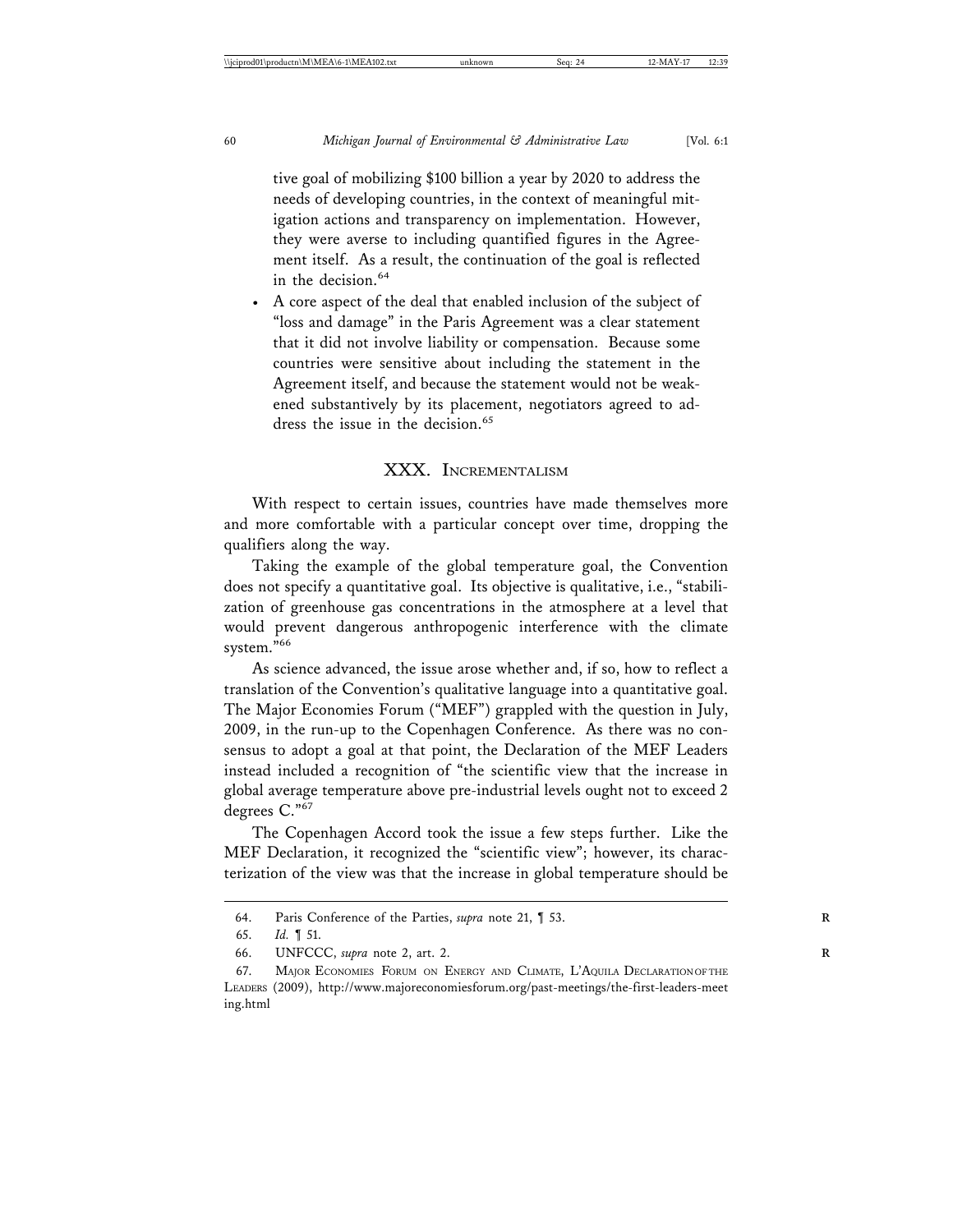"below" 2 degrees Celsius.<sup>68</sup> In addition, the Accord reflected a version of a global temperature goal, specifically that deep cuts in global emissions were required and, citing the IPCC's Fourth Assessment Report, "with a view to reduce global emissions so as to hold the increase in global temperature below 2 degrees Celsius."69 As noted above, the Accord, in a separate place, called for future consideration of strengthening the goal, with a specific reference to 1.5 degrees Celsius.

The 2011 Durban COP, for the first time, referred to "below 2 degrees" and "1.5 degrees" in the alternative:

Noting with grave concern the significant gap between the aggregate effect of Parties' mitigation pledges in terms of global annual emissions of greenhouse gases by 2020 and aggregate emission pathways consistent with having a likely chance of holding the increase in global average temperature below 2 °C or 1.5 °C above pre-industrial levels . . . .<sup>70</sup>

However, the decision did not establish 1.5 degrees as a new policy goal. Rather, the reference to 1.5 was broadly agreeable because it was embedded in a factual statement concerning the relationship between current efforts and the likelihood of holding the global temperature increase below that level.

The Paris Agreement moved beyond scientific views and factual statements in relation to global temperature, as well as strengthened the reference to "well below" 2 degrees:

The Agreement . . . aims to strengthen the global response . . . including by . . . holding the increase in the global average temperature to well below  $2^{\circ}C$ ... and pursuing efforts to limit the temperature increase to 1.5  $^{\circ}$ C . . . . <sup>71</sup>

### XXXI. SEPARATING/CLUSTERING

In some cases, the solution to an impasse has been to separate out a particular clause or provision. For example, the Paris Agreement's preamble references the least developed countries separately from developing countries that are particularly vulnerable. Negotiators from the former felt strongly that their specific needs and situations with respect to assistance,

<sup>68.</sup> Copenhagen Accord, *supra* note 9, ¶ 1. **R**

<sup>69.</sup> *Id.* ¶ 2.

<sup>70.</sup> Durban Platform, *supra* note 18, pmbl., para. 3. **R**

<sup>71.</sup> Paris Agreement, *supra* note 20, art. 2.1(a). **R**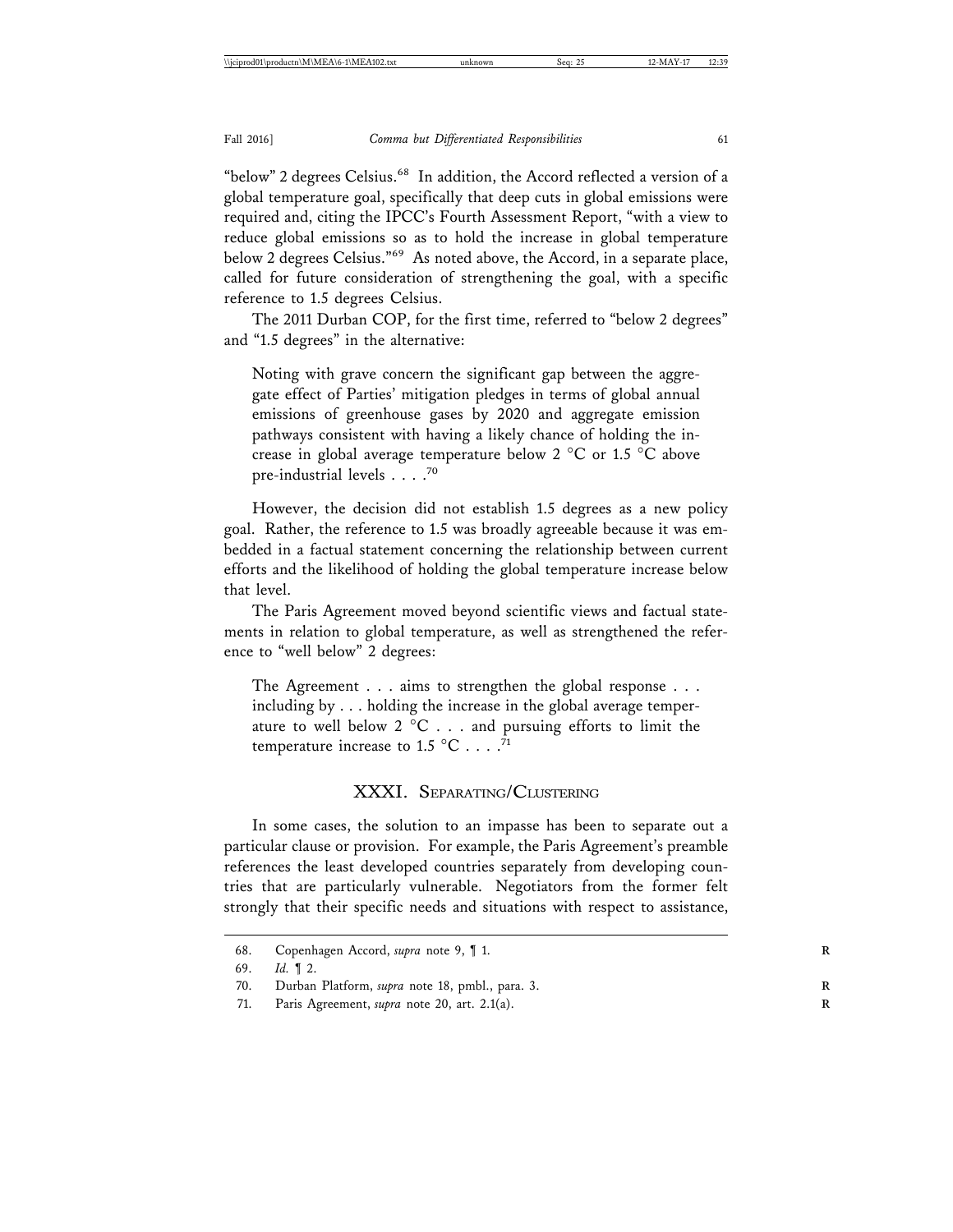also referenced in the Convention, warranted separate treatment.<sup>72</sup> At the opposite end of the spectrum, negotiators have on occasion "clustered" various provisions together to as to reduce the spotlight on one or more of them. For example, the Paris Agreement's preamble combines about a dozen different concepts, most related to various "rights," into one paragraph.<sup>73</sup> In this case, clustering also served to put all the concepts under the rubric of "their respective obligations on . . . ," an acknowledgement that not all Parties have obligations with respect to all the "rights" and other concepts that follow.<sup>74</sup>

The foregoing examples are by no means a complete survey of the textual tools used to resolve differences over the course of twenty-five years of climate change negotiations. At the same time, they provide a glimpse into some of the inventive ways in which negotiators have been able to move the process forward.

As noted, the tools have worked in different ways:

- Many have sidestepped issues, enabling most or all Parties to preserve their positions. In some cases, this was done through imprecision or omission (e.g., constructive ambiguity, less is more, taking into account, titles, saying what, not why). In other cases, it was done through postponing resolution (e.g., identifying issues, revisiting, sending it elsewhere, putting it off) or other means (e.g., footnotes, de facto).
- Some have given confidence to one or more Parties that their future ability to raise an issue or take a particular position would not be impaired (e.g., without prejudice, inter alia).
- Some have given Parties the flexibility or other type of comfort necessary to go along with a particular commitment or provision (e.g., self-judging, taking into account, non-legally binding, incrementalism).
- Some have improved the optics for one or more Parties (e.g., avoiding particular words, reversing the order, voluntary, decision rather than agreement, clustering).
- Some have split the difference between competing views (e.g., small letter, for some, Parties versus States, parallelism, passive voice, preamble, "just right" adjective, decision instead of agreement).

<sup>72.</sup> *See* UNFCCC, *supra* note 2, art. 4.9; *see also* Paris Agreement, *supra* note 20, pmbl., **R** paras. 6–7.

<sup>73.</sup> *See* Paris Agreement, *supra* note 20, pmbl., para. 12. **R**

<sup>74.</sup> *Id.*